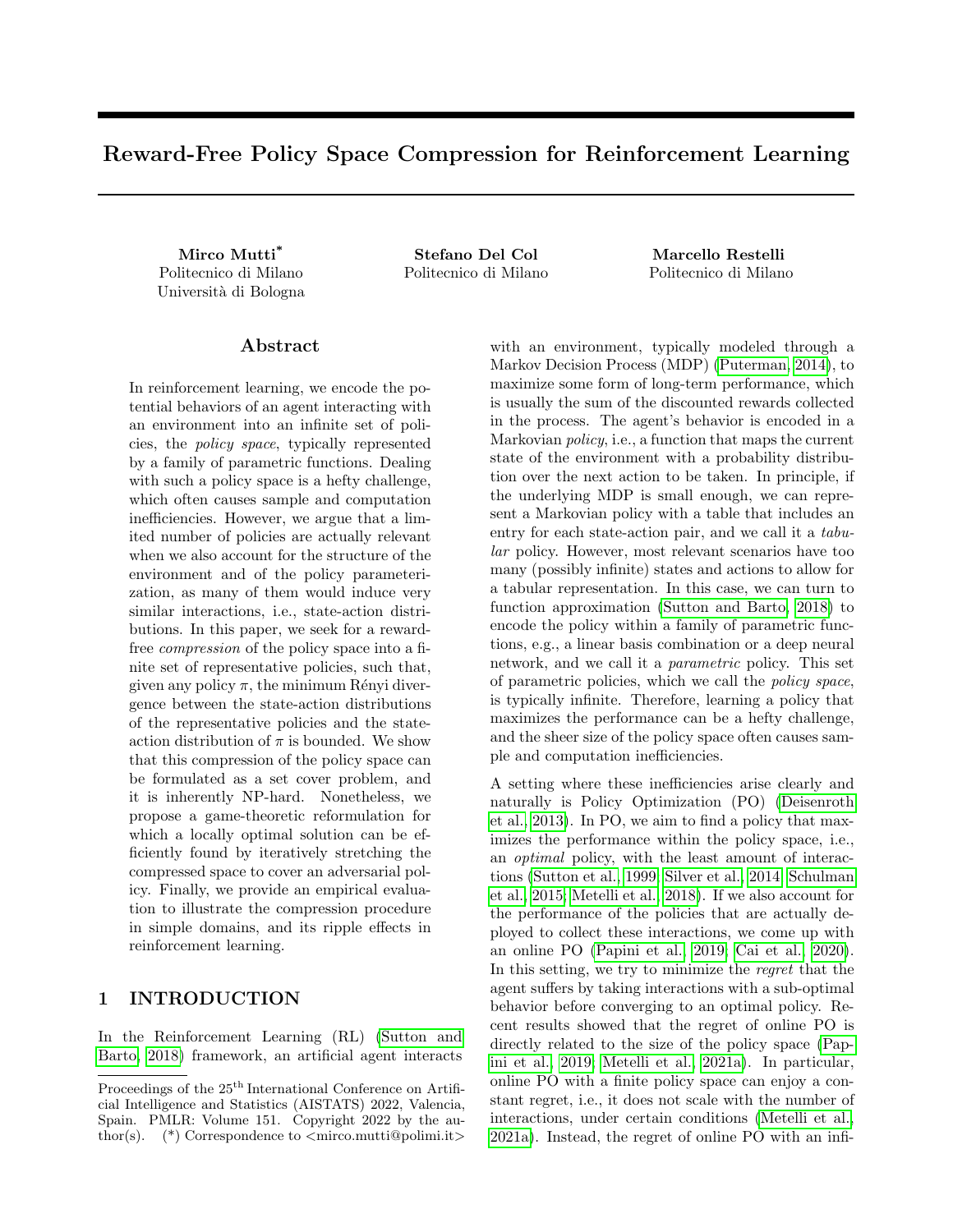nite policy space does scale with the square root of the number of interactions in general [\(Papini et al., 2019\)](#page-9-3), which means that we only have asymptotic guarantees of reaching an optimal policy. In view of these results, one could wonder whether the expressive power of an infinite policy space is worth the additional regret it causes: Are all of these infinitely many policies really necessary for PO? The expressive power of a policy space is related to the different distributions that its policies can induce over the states and actions of the environment, as the whole point of PO is to find a policy that maximizes the probability of reaching state-action pairs associated with high rewards. However, different parameterizations might actually induce equivalent policies due to the specific structure of the policy space. Similarly, even different policies can induce the same state-action distribution in a given environment. These two types of policies are arguably redundant for PO and we would like to find a policy space that does not include either. Especially, we aim to answer the following question:

Having an infinite parametric policy space  $\Theta$  in a given environment  $\mathcal{M}$ , can we compress  $\Theta$  into a finite subset that retains most of its expressive power?

In this paper, we formulate this question into the Policy Space Compression problem, where we exploit the inherent structure of  $\mathcal M$  and  $\Theta$  to compute the compressed policy space. The general idea is to identify a finite set of representative policies, such that for any policy  $\pi$  of the original space, the minimum Rényi divergence between the state-action distributions of the representative policies and the state-action distribution of  $\pi$  is bounded by a given constant. This compression is agnostic to the reward function, and thus the resulting policy space can benefit the computational and sample complexity of any RL task one can later specify over  $M$ , as it is typical in reward-free RL [\(Hazan et al., 2019;](#page-9-6) [Jin et al., 2020a\)](#page-9-7).

Specifically, the paper includes the following contributions. First, we provide a formal definition of the policy space compression problem (Section [3\)](#page-2-0). We note that the problem can be formulated equivalently as a set cover, and that finding an optimal compression of the policy space is NP-hard in general [\(Feige,](#page-9-8) [1998\)](#page-9-8). Despite this negative result, we propose a game-theoretic reformulation (Section [4\)](#page-3-0) that casts the problem to the one of reaching a differential Stackelberg equilibrium [\(Fiez et al., 2020\)](#page-9-9) of a two-player sequential game, in which the first player tries to cover the policy space with a finite set of policies and the second player tries to find a policy that falls outside this coverage. Then, we present a planning algorithm (Section [5\)](#page-4-0) to efficiently compute a compression of the policy space in a given environment, by repeatedly solving, with a first-order method, the two-player game for an increasing number of covering policies, until the compression requirement is met globally. In Section [6,](#page-5-0) we provide a theoretical analysis of the performance guarantees attained by the compressed policy space in relevant RL tasks, namely policy evaluation and policy optimization. Finally, in Section [7](#page-6-0) we provide a brief numerical validation of both the compression algorithm and RL with the compressed policy space. The proofs of the theorems can be found in Appendix [A.](#page-11-0)

## 2 PRELIMINARIES

In this section, we introduce the essential background on controlled Markov processes, policy optimization, importance sampling estimation and Rényi divergence. Throughout the paper, we will denote a vector  $v$  with a bold typeface, as opposed to a scalar v.

#### 2.1 Controlled Markov Processes

A discrete-time Controlled Markov Process (CMP) is defined as a tuple  $\mathcal{M} := (\mathcal{S}, \mathcal{A}, P, \mu, \gamma)$ , in which  $\mathcal{S}$  is the state space, A is the action space,  $P : \mathcal{S} \times \mathcal{A} \rightarrow$  $\Delta(\mathcal{S})$  is a transition model such that the next state is drawn as  $s' \sim P(\cdot|s, a)$  given the current state  $s \in \mathcal{S}$ and action  $a \in \mathcal{A}, \mu : \Delta(\mathcal{S})$  is an initial state distribution such that the initial state is drawn as  $s \sim \mu(\cdot)$ , and  $\gamma \in [0, 1]$  is the discount factor. The behavior of an agent interacting with a CMP can be modeled through a Markovian parametric policy  $\pi_{\theta} : S \to \Delta(\mathcal{A})$  such that an action is drawn as  $a \sim \pi_{\theta}(\cdot|s)$  given the current state  $s \in \mathcal{S}$ , where  $\boldsymbol{\theta} \in \Theta \subseteq \mathbb{R}^m$  are the policy parameters, and the set  $\Pi_{\Theta}$  is called the *policy* space. A policy  $\pi_{\theta}$  induces a  $\gamma$ -discounted state distribution  $d_{\pi_{\theta}}^s : \Delta(\mathcal{S})$  over the state space of the CMP  $\mathcal{M},$ which is given by  $d_{\pi_{\theta}}^{s}(s) = (1 - \gamma) \sum_{t=1}^{\infty} \gamma^{t} Pr(s_t = s)$ or the equivalent recursive relation  $d_{\pi_{\theta}}^{s}(s) = (1 \gamma$ ) $\mu(s) - \gamma \int_{\mathcal{SA}} d_{\pi_{\theta}}^{s}(s') \pi_{\theta}(a'|s') P(s|s', a') ds' da'.$  Similarly, we define the  $\gamma\text{-discounted state-action distribution}$ tion  $d_{\pi_{\theta}}^{sa}$ :  $\Delta(\mathcal{S} \times \mathcal{A})$  given by  $d_{\pi_{\theta}}^{sa}(s, a) = \pi_{\theta}(a|s)d_{\pi_{\theta}}^{s}(s)$ . With a slight overloading of notation, we will indifferently denote the parametric policy space  $\Pi_{\Theta}$  by  $\Theta$ , a parametric policy  $\pi_{\theta} \in \Pi_{\Theta}$  by  $\theta$ , and its induced distributions  $d_{\pi_{\theta}}^{s}(s), d_{\pi_{\theta}}^{sa}(s, a)$  by  $d_{\theta}^{s}(s), d_{\theta}^{sa}(s, a)$ .

#### <span id="page-1-0"></span>2.2 Policy Optimization

The process of looking for the policy that maximizes the agent's performance on a given RL task with a direct search in the policy space is called Policy Optimization (PO) [\(Deisenroth et al., 2013\)](#page-9-1). The task is generally modeled through a Markov Decision Pro-cess (MDP) [\(Puterman, 2014\)](#page-9-0)  $\mathcal{M}^{\mathcal{R}} := \mathcal{M} \cup \mathcal{R}$ , i.e.,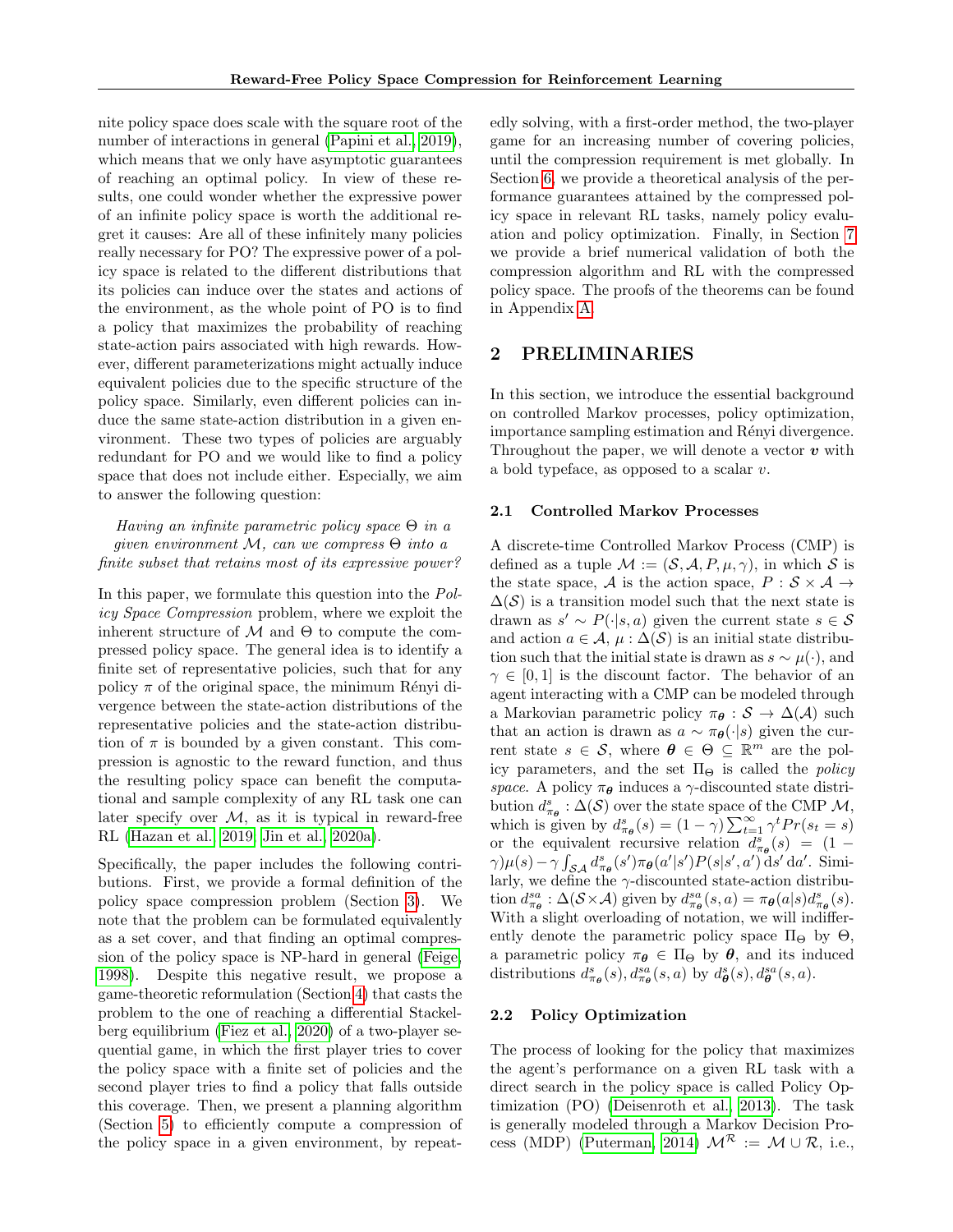1

the combination of a CMP  $\mathcal M$  and a reward function  $\mathcal{R}: \mathcal{S} \times \mathcal{A} \rightarrow [-R_{\text{max}}, R_{\text{max}}]$  such that  $R(s, a)$  is the bounded reward that the agent collects by selecting action  $a \in \mathcal{A}$  in state  $s \in \mathcal{S}$ , and  $R_{\text{max}} < \infty$ . The agent's performance is defined by the expected sum of discounted rewards collected by its policy, i.e.,

$$
J(\boldsymbol{\theta}) := \mathop{\mathbb{E}}_{\substack{s_0 \sim \mu(\cdot), a_t \sim \pi_{\boldsymbol{\theta}}(\cdot | s_t) \\ s_{t+1} \sim P(\cdot | s_t, a_t)}} \left[ \sum_{t=1}^{\infty} \gamma^t \mathcal{R}(s_t, a_t) \right]
$$

$$
= \frac{1}{(1 - \gamma)} \mathop{\mathbb{E}}_{(s, a) \sim d_{\boldsymbol{\theta}}^{sa}} \left[ \mathcal{R}(s, a) \right],
$$

A Monte-Carlo estimate of the performance can be computed from a batch of N samples  $\{s_n, a_n\}_{n=1}^N$ taken with the policy  $\pi_{\theta}$  in the  $\gamma$ -discounted MDP  $\mathcal{M}^{\mathcal{R}}$  as  $\widehat{J}(\boldsymbol{\theta}) = \frac{1}{(1-\gamma)N} \sum_{n=1}^{N} \mathcal{R}(s_n, a_n).$ 

### 2.3 Importance Sampling and Rényi Divergence

Importance Sampling (IS) [\(Cochran, 2007;](#page-9-10) [Owen,](#page-9-11) [2013\)](#page-9-11) is a common technique to estimate the expectation of a function under a target distribution by taking samples from a different distribution. In PO, importance sampling allows for estimating the performance of a target policy  $\pi_{\theta}$  through a batch of samples  $\{s_n, a_n\}_{n=1}^N$  taken with a policy  $\pi_{\theta}$ . Especially, we define the importance weight  $w_{\theta'/\theta}(s, a) :=$  $d_{\theta}^{sa}(s, a)/d_{\theta}^{sa}(s, a)$ . A Monte-Carlo estimate of  $J(\theta')$ via importance sampling is given by

$$
\widehat{J}_{IS}(\boldsymbol{\theta}'/\boldsymbol{\theta}) = \frac{1}{(1-\gamma)N} \sum_{n=1}^{N} w_{\boldsymbol{\theta}'/\boldsymbol{\theta}}(s_n, a_n) \mathcal{R}(s_n, a_n).
$$

The latter estimator is known to be unbiased, i.e.,  $\mathbb{E}_{\theta}[\widehat{J}_{IS}(\theta'/\theta)] = J(\theta')$  [\(Owen, 2013\)](#page-9-11). However,  $J_{IS}(\theta'/\theta)$  might suffer from a large variance whenever the importance weights  $w_{\theta'}/\theta(s, a)$  have a large variance. The variance of the importance weights is related to the exponentiated 2-Rényi divergence  $D_2(d_{\theta'}^{sa}||d_{\theta}^{sa})$  (Rényi et al., 1961) through  $\operatorname{Var}_{(s,a)\sim d_{\boldsymbol{\theta}}^{sa}}[w_{\boldsymbol{\theta}'/\boldsymbol{\theta}}(s,a)] = D_2(d_{\boldsymbol{\theta}'}^{sa}||d_{\boldsymbol{\theta}}^{sa}) - 1$  [\(Cortes](#page-9-13) et al.,  $2010$ , where

$$
D_2(d_{\theta'}^{sa}||d_{\theta}^{sa}) := \int_{\mathcal{SA}} d_{\theta}^{sa}(s, a) \left(\frac{d_{\theta'}^{sa}(s, a)}{d_{\theta}^{sa}(s, a)}\right)^2 ds da.
$$

The latter has been employed in [\(Metelli et al.,](#page-9-2) [2018\)](#page-9-2) to upper bound the variance of the importance sampling estimator as  $\mathbb{V}\text{ar}_{(s,a)\sim d_{\theta}^{sa}}[\widehat{J}_{IS}(\theta'/\theta)] \leq$  $\left(\frac{R_{\text{max}}}{1-\gamma}\right)^2 D_2(d_{\theta'}^{sa}||d_{\theta}^{sa})/N$ . In the following, we will refer  $\left( \begin{array}{c} 1-\gamma & D_2(\omega_{\theta'}||\omega_{\theta}^2) \end{array} \right)$  for the exponentiated 2-Rényi divergence as the Rényi divergence.

## <span id="page-2-0"></span>3 THE POLICY SPACE COMPRESSION PROBLEM

Let us suppose to have a CMP  $\mathcal M$  the agent can interact with, and a parametric policy space  $\Theta$  from which the agent can select its strategy of interaction. For the common parameterization choices, ranging from linear policies to deep neural networks, the policy space Θ is typically infinite. Dealing with such a large policy space to address the usual RL tasks, e.g., finding a convenient task-agnostic sampling strategy [\(Hazan](#page-9-6) [et al., 2019\)](#page-9-6) or seeking for an optimal policy within the set [\(Deisenroth et al., 2013\)](#page-9-1), is often a huge challenge. Furthermore, many policies in  $\Theta$  are unnecessary for these purposes, as they induce very similar interactions, and thus they have very similar performance. On the one hand, different policy parameters  $\theta \in \Theta$  might induce nearly identical distributions over actions. On the other hand, even different distributions over actions can lead to comparable state-action distributions due to the structure of the environment. Since we do not have any reward encoded in  $\mathcal{M}$ , it would be unwise to deem any state-action distribution irrelevant without additional information on the task structure. In this work, we aim to identify a subset of the policy space  $\Theta' \subseteq \Theta$  that retains most of the expressive power of  $\Theta$ , i.e., the set of the state-action distributions it can induce, while dramatically reducing its size, to the advantage of the computational and sample efficiency of future RL tasks. Especially, we consider a  $\sigma$ -soft compression of  $\Theta$ , where for any policy  $\theta \in \Theta$  we would like to have a policy  $\theta' \in \Theta'$ such that the Rényi divergence between their respective state-action distributions  $d_{\theta}^{sa}$ ,  $d_{\theta'}^{sa}$  is bounded by a positive constant  $\sigma$ . The Rényi divergence is particularly convenient in this setting due to its relationship with the variance of the importance sampling in the off-policy estimation [\(Cortes et al., 2010;](#page-9-13) [Metelli](#page-9-2) [et al., 2018\)](#page-9-2). The following statement provides a more formal definition of this  $\sigma$ -soft compression.

<span id="page-2-1"></span>**Definition 3.1** ( $\sigma$ -compression). Let M be a CMP, let  $\Theta$  be a parametric policy space for M, and let  $\sigma > 0$ be a constant. We call  $\Theta_{\sigma}$  a  $\sigma$ -compression of  $\Theta$  in M if it holds that  $|\Theta_{\sigma}| < \infty$  and

$$
\forall \theta \in \Theta, \quad \min_{\theta' \in \Theta_{\sigma}} D_2(d_{\theta}^{sa} || d_{\theta'}^{sa}) \leq \sigma.
$$

We call the task of finding a  $\sigma$ -compression of  $\Theta$  in M the policy space compression problem. Notably, for some  $\mathcal{M}, \Theta, \sigma$ , a  $\sigma$ -compression of  $\Theta$  in  $\mathcal M$  might not exist, as infinitely many policies  $\theta \in \Theta$  might induce relevant state-action distributions. However, we note that those scenarios are not interesting for our purposes, as the PO problem would be far-fetched as well, since one should try infinitely many policies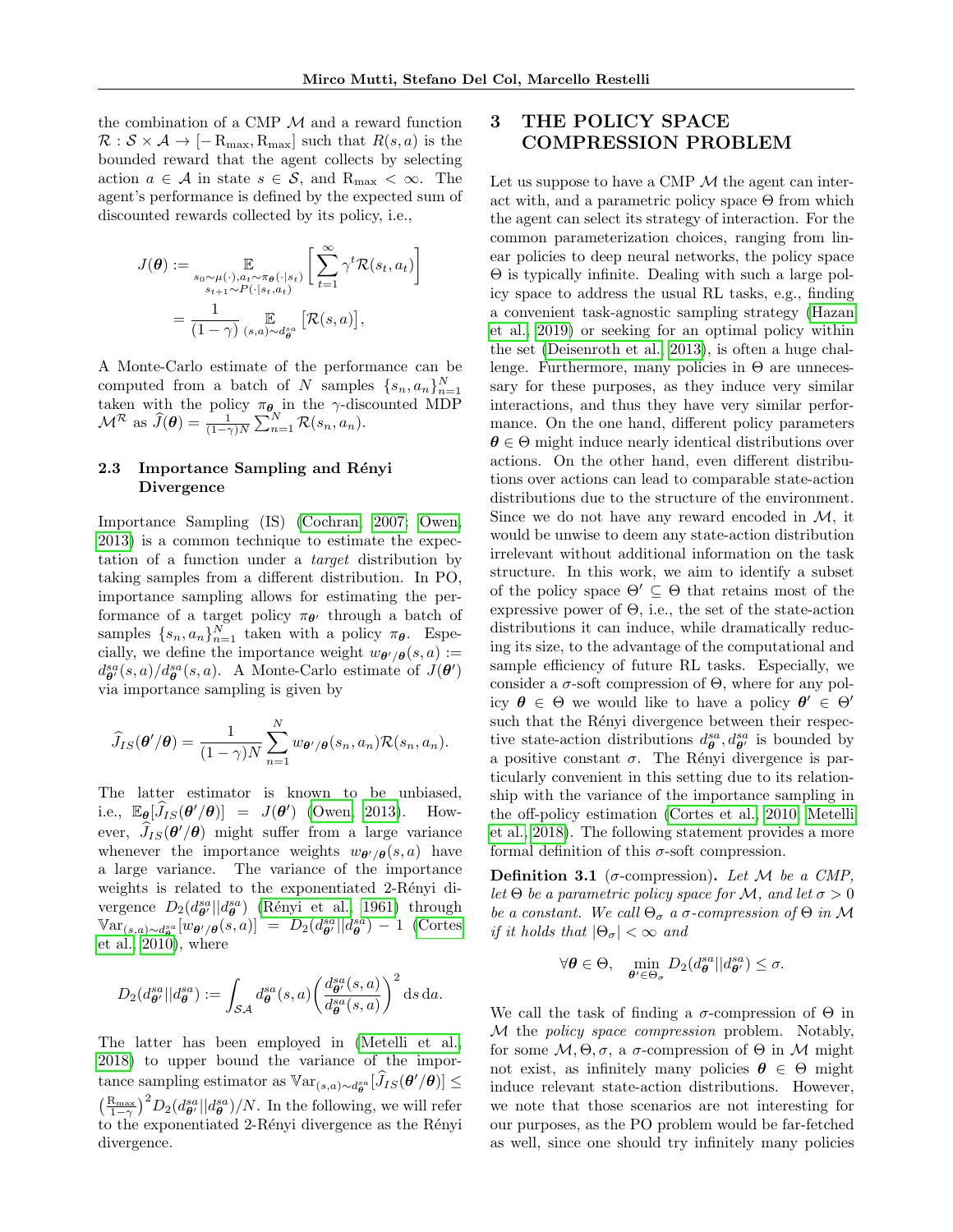to find an optimal policy. Instead, we only consider scenarios in which the  $\sigma$ -compression is *feasible*. In these cases, given  $\mathcal M$  and  $\Theta$ , we would like to extract the smallest set of policies  $\Theta'$  that is a  $\sigma$ -compression of  $\Theta$  in  $\mathcal{M}$ , and then keep this reduced policy space to address any RL task one can define over  $M$ . Let  $\Omega_{\Theta} := \{ d_{\theta}^{sa} \mid \forall \theta \in \Theta \}$  be the set of state-action distributions induced by the policy space  $\Theta$ , the compression problem can be formulated as a typical set cover problem, i.e.,

<span id="page-3-1"></span>minimize 
$$
\sum_{\omega \in \Omega_{\Theta}} x_{\omega}
$$
  
\nsubject to  $\sum_{\omega: D_2(v||\omega) \le \sigma} x_{\omega} \ge 1, \quad \forall v \in \Omega_{\Theta}$  (1)  
\n $x_{\omega} \in \{0, 1\}, \quad \forall \omega \in \Omega_{\Theta}$ 

where the positive integers  $x_{\omega}$  denote the state-action distributions that are active in the covering, and the corresponding  $\sigma$ -compression of  $\Theta$  in M can be retrieved as  $\Theta_{\sigma} = {\theta \in \Theta \mid d_{\theta}^{sa} = \omega \ \wedge \ x_{\omega} = 1}.$ Unfortunately, the problem [\(1\)](#page-3-1) is known to be NP-hard [\(Feige, 1998\)](#page-9-8), even when the model of  $\mathcal M$  is fully available. Two aspects arguably make this problem extremely hard: On the one hand, we are looking for an efficient solution in the number of active state-action distributions, secondly, we are covering the set  $\Omega_{\Theta}$  all at once rather than incrementally. Instead of considering common relaxations of  $(1)$  [\(Johnson, 1974;](#page-9-14) Lovász, [1975\)](#page-9-15), which would not strictly meet the requirements of Definition [3.1](#page-2-1) [\(Feige, 1998\)](#page-9-8), in the next section we build on these insights to reformulate the policy space compression problem in a tractable way.

## <span id="page-3-0"></span>4 A GAME THEORETIC REFORMULATION

Due to its inherent hardness, we aim to find a tractable reformulation of the policy space compression prob-lem [\(1\)](#page-3-1) whose solution is a valid  $\sigma$ -compression of  $\Theta$ in  $M$ . Let us consider a game-theoretic perspective to the set cover problem. A first player distributes a set of K policies  $(\theta_1, \ldots, \theta_K) \in \tilde{\Theta}^{K}$  with the intention of covering the set of state-action distributions  $\Omega_{\Theta}$ . A second player tries to find a policy  $\mu \in \Theta$ that is not well covered by  $(\theta_1, \ldots, \theta_K)$ , i.e., a policy that maximizes the Rényi divergence between its state-action distribution and the one of the closest  $\theta_k \in (\theta_1, \ldots, \theta_K)$ . The former player moves first, and we call it a leader. The latter player makes his move in response to the other player, and it is then called a follower. The two-player, zero-sum, sequential game that we have informally described can be represented

as the optimization problem

<span id="page-3-2"></span>
$$
\min_{\boldsymbol{\theta} \in \Theta^K} \max_{\boldsymbol{\mu} \in \Theta} f(\boldsymbol{\theta}, \boldsymbol{\mu}),
$$
\n
$$
f(\boldsymbol{\theta}, \boldsymbol{\mu}) := \min_{k \in [K]} D_2(d_{\boldsymbol{\mu}}^{sa} || d_{\boldsymbol{\theta}_k}^{sa}),
$$
\n(2)

where  $\boldsymbol{\theta} = (\boldsymbol{\theta}_1, \dots, \boldsymbol{\theta}_K)$  and  $[K] = \{1, \dots, K\}$ . It is straightforward to see that if the  $\sigma$ -compression is feasible for  $\Theta$  in M and K is large enough, then any optimal leader's strategy for the game [\(2\)](#page-3-2), i.e.,  $\boldsymbol{\theta}^* \in \arg \min_{\boldsymbol{\theta} \in \Theta^K} \max_{\boldsymbol{\mu} \in \Theta} f(\boldsymbol{\theta}, \boldsymbol{\mu}), \text{ is a } \sigma\text{-compression}$ of  $\Theta$  in M. Unfortunately,  $f(\theta, \mu)$  is a non-convex non-concave function, and finding a globally optimal strategy for the game [\(2\)](#page-3-2) is still a NP-hard problem. However, we do not actually need to find a globally optimal strategy for the leader, as any  $\boldsymbol{\theta} \in \Theta^K$  such that  $\min_{\mu \in \Theta} f(\theta, \mu) \leq \sigma$  would be a valid  $\sigma$ -compression of Θ. Thus, we might instead target a locally optimal strategy for  $(2)$ , which is a stationary point of f that is both a local maximum w.r.t.  $\boldsymbol{\theta}$  and a local minimum w.r.t.  $\mu$ . We formalize this solution concept as a Differential Stackelberg Equilibrium (DSE) [\(Fiez et al.,](#page-9-9) [2020\)](#page-9-9).

Definition 4.1 (Differential Stackelberg [\(Fiez et al.,](#page-9-9) [2020\)](#page-9-9)). The joint strategy  $(\boldsymbol{\theta}^*, \boldsymbol{\mu}^*)$   $\in \Theta^{K+1}$  in  $\begin{array}{rcl}\textit{which} & \theta^*_k & \in & \arg\min_{k\in[K]}(d^{sa}_{\mu^*}||d^{sa}_{\theta^*_{k}}) & \textit{is a differ}.\end{array}$  $i$  ential Stackelberg equilibrium of the game [\(2\)](#page-3-2) if it holds  $\nabla_{\theta^*_k} f(\theta^*, \mu^*) = 0, \nabla_{\mu^*} f(\theta^*, \mu^*) =$  $|0, |\nabla_{\boldsymbol{\theta}_k^*} \nabla_{\boldsymbol{\theta}_k^*}^{\perp} f(\boldsymbol{\theta}^*, \boldsymbol{\mu}^*)| > 0$ , and  $|\nabla_{\boldsymbol{\mu}^*} \nabla_{\boldsymbol{\mu}^*}^{\perp} f(\boldsymbol{\theta}^*, \boldsymbol{\mu}^*)| <$  $0.$ <sup>[1](#page-3-3)</sup>

Luckily, several recent works have established a favorable complexity for the problem of finding a DSE [\(Jin](#page-9-16) [et al., 2020b;](#page-9-16) [Fiez et al., 2020;](#page-9-9) [Fiez and Ratliff, 2020\)](#page-9-17) in a sequential game. Especially, [Jin et al.](#page-9-16) [\(2020b\)](#page-9-16) showed that a basic first-order method, i.e., Gradient Descent Ascent (GDA), with an infinite time-scale separation between the leader's and follower's updates is guaranteed to converge to a DSE under mild conditions. This result might be surprising, as we started with a fundamentally hard problem  $(1)$  and ended up with a way easier formulation [\(2\)](#page-3-2) that we can address with a common methodology, without making any strong assumption on the structure of the problem. However, we still have to deal with two crucial issues to solve the policy space compression problem through the game-theoretic formulation. On the one hand, it is not enough to look at the value  $f(\theta^*, \mu^*)$  attained by a DSE  $(\theta^*, \mu^*)$  to guarantee that  $\theta$  is a  $\sigma$ -compression of  $\Theta$ , as we should check that  $\max_{\mu \in \Theta} f(\theta^*, \mu) \leq \sigma$ , where  $\mu$  is a global maximizer. On the other hand, it is not clear how to set a convenient value of  $K$  beforehand. In the next section, we present a first-order

<span id="page-3-3"></span><sup>&</sup>lt;sup>1</sup>Let  $f(\boldsymbol{x})$  be a function of  $\boldsymbol{x} \in \mathbb{R}^m$ , we denote its gradient vector as  $\nabla_{\bm{x}} f(\bm{x})$ , its Hessian matrix as  $\nabla_{\bm{x}} \nabla_{\bm{x}}^{\top} f(\bm{x})$ , and the determinant of its Hessian matrix as  $|\nabla_{\bm{x}} \nabla_{\bm{x}}^{\top} f(\bm{x})|$ .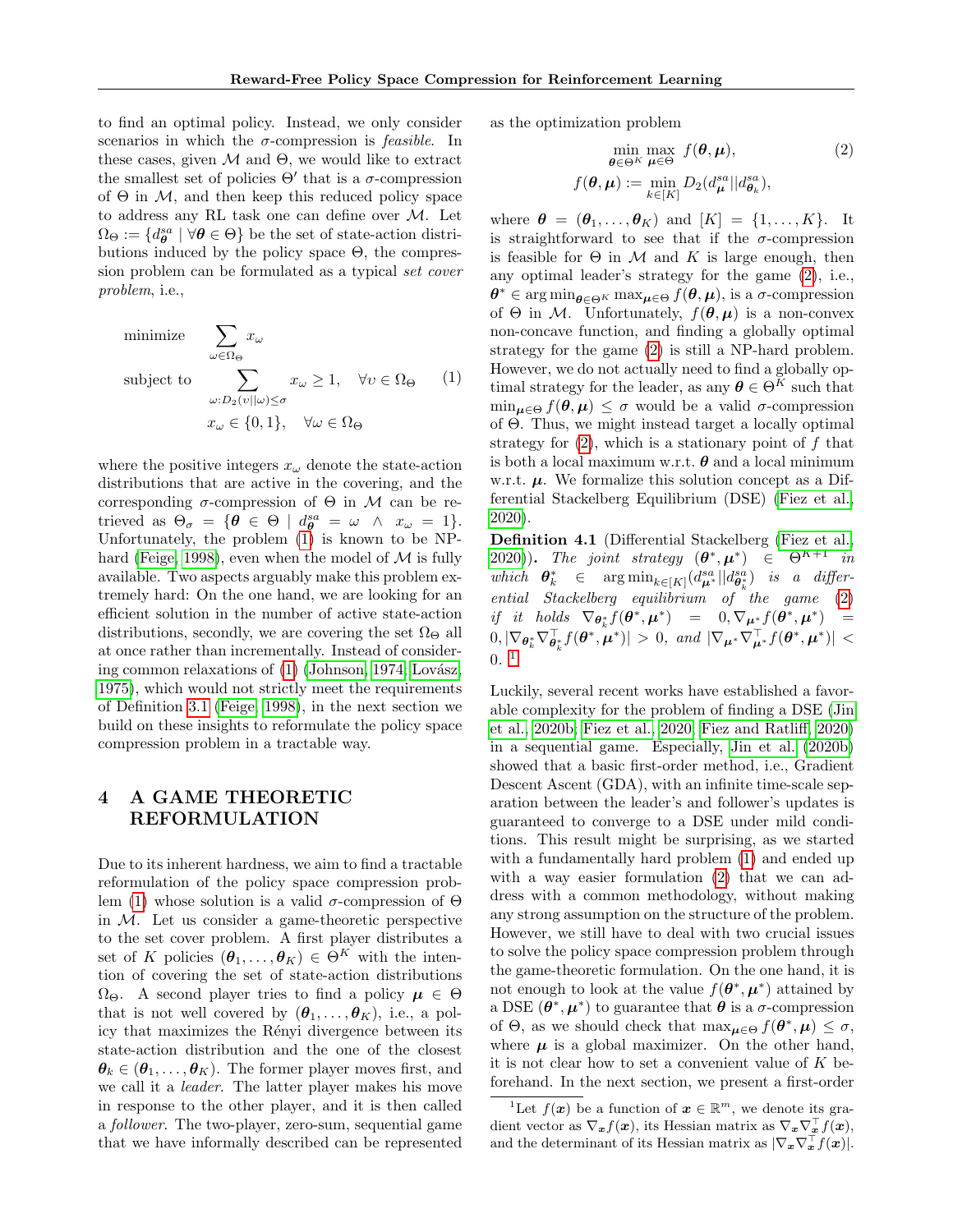method that addresses these two issues by finding a DSE of iteratively larger instances of the game [\(2\)](#page-3-2) (which we will henceforth call the cover game) until a conservative approximation of the global condition  $\max_{\mu \in \Theta} f(\theta^*, \mu) \leq \sigma$  is finally met.

## <span id="page-4-0"></span>5 A PLANNING ALGORITHM TO SOLVE THE PROBLEM

Optimization problems of the kind of [\(2\)](#page-3-2) are typically addressed with a GDA procedure, in which the leader's parameters  $(\theta)$  and the follower's parameters  $(\mu)$  are updated iteratively according to

$$
\boldsymbol{\theta} \leftarrow \boldsymbol{\theta} - \alpha \nabla_{\boldsymbol{\theta}} f(\boldsymbol{\theta}, \boldsymbol{\mu}), \qquad \boldsymbol{\mu} \leftarrow \boldsymbol{\mu} + \beta \nabla_{\boldsymbol{\mu}} f(\boldsymbol{\theta}, \boldsymbol{\mu}),
$$

where  $\nabla_{\theta} f(\theta, \mu)$  and  $\nabla_{\mu} f(\theta, \mu)$  are the respective gradients of the joint objective function,  $\alpha > 0$  and  $\beta > 0$  are learning rates. Especially, if we consider a sufficiently large time-scale separation  $\tau$  :=  $\beta/\alpha$ , we are guaranteed to converge to a DSE of the game [\(2\)](#page-3-2) [\(Jin et al., 2020b;](#page-9-16) [Fiez and Ratliff, 2020\)](#page-9-17). In this case, we can consider  $\tau = \infty$ , which means that we update the follower's parameters until a stationary point is reached, i.e.,  $\nabla_{\mu} f(\theta, \mu) = 0$ , before updating the leader's parameters. However, to instantiate the cover game, we still need to specify the number K of leader-controlled policies  $\theta =$  $(\theta_1, \ldots, \theta_K)$ . A straightforward solution is to start with a small number of policies first, say  $K = 1$ , then retrieve a DSE  $(\theta^*, \mu^*)$  via GDA for a cover-game instance with  $K$  policies, and finally check if the resulting leader's strategy  $\theta^*$  meets the global requirement  $\max_{\mu \in \Theta} f(\theta^*, \mu) \leq \sigma$ . If the answer is positive, the policy space compression problem is solved, and  $\theta^*$ is a  $\sigma$ -compression of  $\Theta$  in M. Otherwise, we increment  $K$  and we repeat the process to see if we can solve the problem with more policies in  $\theta$ . If the policy space compression problem is feasible, with this simple procedure we are guaranteed to get a valid  $\sigma$ compression eventually. We call this method the Policy Space Compression Algorithm (PSCA) and we report the pseudocode in Algorithm [1.](#page-4-1) In the following sections, we describe in details how the optimization of the follower's parameters (Section [5.1\)](#page-4-2) and the leader's parameters (Section [5.2\)](#page-4-3) are carried out in an adaptation of the GDA method to the specific setting of the cover game. In Section [5.3,](#page-5-1) we discuss how to verify the global requirement  $\max_{\mu \in \Theta} f(\theta^*, \mu) \leq \sigma$  without actually having to find a globally optimal follower's strategy, but instead optimizing a surrogate objective through a tractable linear program.

<span id="page-4-1"></span>

| Algorithm 1 PSCA |  |  |
|------------------|--|--|
|------------------|--|--|

| <b>Input:</b> CMP M, policy space $\Theta$ , constant $\sigma$                                                   |
|------------------------------------------------------------------------------------------------------------------|
| initialize $K = 0$ and the cover guarantee $\mathcal{Z}_{\theta} = \infty$                                       |
| while $(\overline{Z}_{\theta})^2 > \sigma$ do                                                                    |
| $K \leftarrow K + 1$                                                                                             |
| initialize the leader $\boldsymbol{\theta} = (\boldsymbol{\theta}_1, \dots, \boldsymbol{\theta}_K) \in \Theta^K$ |
| for epoch $= 1, 2, \ldots$ , until convergence do                                                                |
| compute the best response $\mu_{br}$ to $\theta$                                                                 |
| identify the active leader's component $\theta_k$                                                                |
| update the leader $\theta_k \leftarrow \theta_k - \alpha \nabla_{\theta_k} f(\theta, \mu_{br})$                  |
| end for                                                                                                          |
| compute the cover guarantee $\overline{z}_{\theta}$ with (6)                                                     |
| end while                                                                                                        |
| <b>Output:</b> return $\theta$ , a $\sigma$ -compression of $\Theta$ in M                                        |
|                                                                                                                  |

#### <span id="page-4-2"></span>5.1 Optimizing the Follower's Parameters

In principle, we would like to compute the gradient  $\nabla_{\mu} f(\theta, \mu)$  to perform the update  $\mu \leftarrow \mu + \beta \nabla_{\mu} f(\theta, \mu)$ as in a common GDA procedure. Unfortunately, the objective function  $f(\theta, \mu) = \min_{k \in [K]} D_2(d_\mu^{sa} || d_{\theta_k}^{sa})$  is not differentiable due to the minimum over the  $K$  components of  $\theta$ . However, only the leader's component  $\theta_k$ that attains the minimum of  $f$  is actually relevant for the follower's update, as the other  $K - 1$  components do not affect the value of the objective. Thus, we call  $\theta_k \in \arg \min_{\theta_i \in \theta} D_2(d_{\mu}^{sa} || d_{\theta_k}^{sa})$  the *active leader's com*ponent. Conveniently, we can update the follower's parameters w.r.t. the gradient  $\nabla_{\mu} f(\theta_k, \mu)$ , which is differentiable w.r.t.  $\mu$ . The following proposition provides the formula for this gradient.

**Proposition 5.1** (Follower's Gradient). Let  $(\theta, \mu) \in$  $\Theta^{K}$ , the gradient of  $f(\theta, \mu)$  w.r.t.  $\mu$  is given by

<span id="page-4-4"></span>
$$
\nabla_{\mu} f(\theta, \mu) =
$$
  
 
$$
2 \mathop{\mathbb{E}}_{(s,a) \sim d_{\theta_k}^s} \left[ \left( \frac{d_{\mu}^{sa}(s,a)}{d_{\theta_k}^{sa}(s,a)} \right)^2 \nabla_{\mu} \log d_{\mu}^{sa}(s,a) \right], \qquad (3)
$$

where  $\theta_k$  is the active leader's component such that  $\theta_k \in \arg\min_{\theta_i \in \theta} D_2(d_{\mu}^{sa} || d_{\theta_i}^{sa}).$ 

To perform a full optimization of the follower's parameters, we just need to repeatedly apply the gradient ascent update with the gradient  $\nabla_{\mu} f(\theta, \mu)$  computed as in [\(3\)](#page-4-4). Under mild conditions on the learning rate [\(Robbins and Monro, 1951\)](#page-10-4), this process is guaranteed to converge to a stationary point such that  $\nabla_{\mu} f(\theta, \mu) = 0$ . We call the follower's parameters  $\mu$  at this stationary point the best response to the leader's parameter  $\theta$ , and we denote it as  $\mu_{br}$ .

#### <span id="page-4-3"></span>5.2 Optimizing the Leader's Parameters

Whenever the follower converges at the best response  $\mu_{br}$  to the current leader's parameters, we would like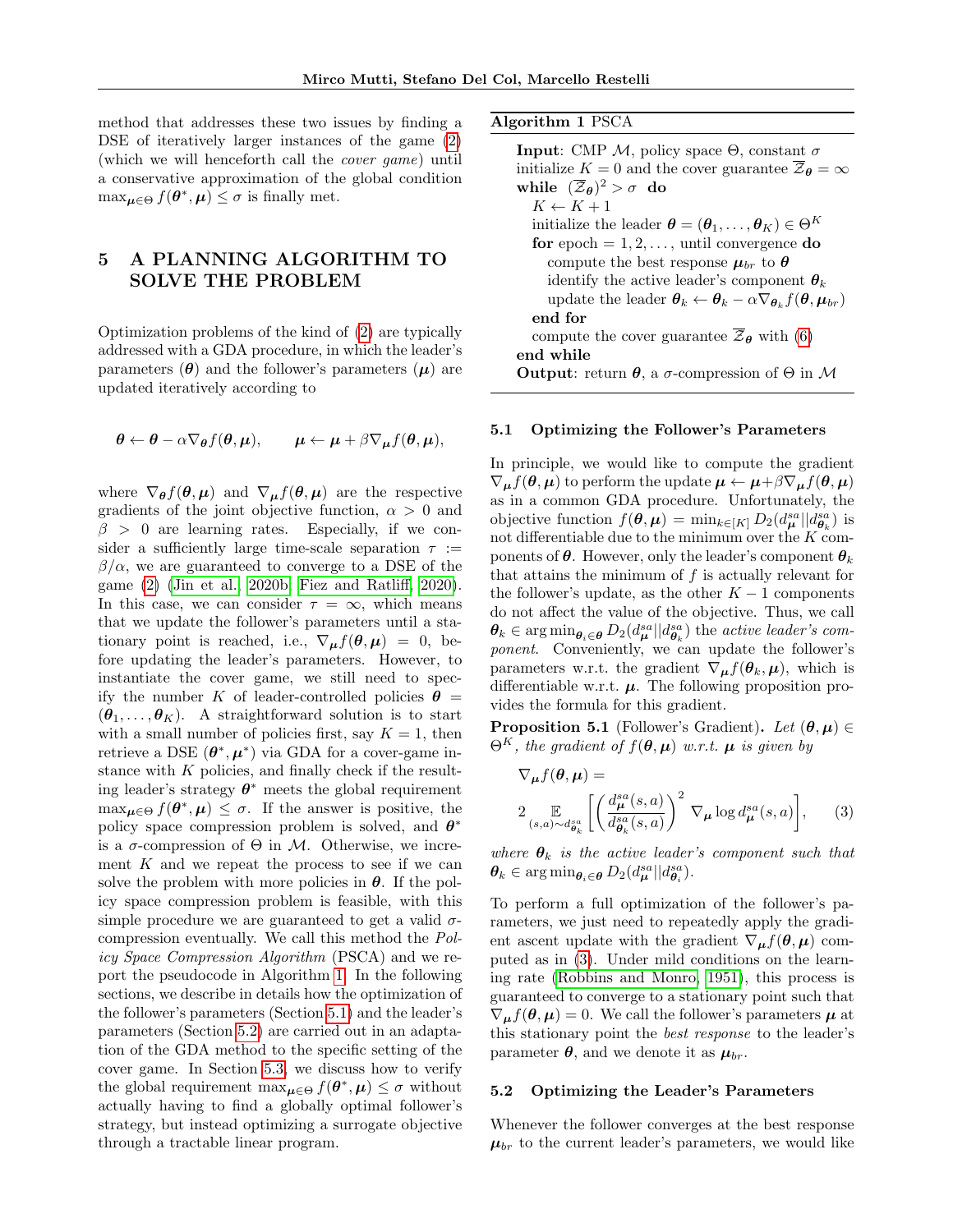to make an update to  $\theta$  in the direction of the gradient  $\nabla_{\theta} f(\theta, \mu)$ , i.e.,  $\theta \leftarrow \theta - \alpha \nabla_{\theta} f(\theta, \mu)$ . Just as before, we can pre-compute the active leader's component  $\theta_k \in \arg \min_{\theta_i \in \theta} D_2(d_{\mu}^{sa} || d_{\theta_i}^{sa})$  to make an update to  $\boldsymbol{\theta}_k$  in the direction of the gradient  $\nabla_{\boldsymbol{\theta}_k} f(\boldsymbol{\theta}_k, \boldsymbol{\mu}),$ which is differentiable in  $\theta_k$ . Indeed, an update to any other leader's component would not have a meaningful impact on the value of the objective, whereas updating  $\theta_k$  with a sufficiently small learning rate  $\alpha$  is guaranteed to decrease  $f(\theta, \mu)$ , possibly forcing the follower to change its best response in the next epoch. The following proposition provides the formula for the gradient.

**Proposition 5.2** (Leader's Gradient). Let  $(\theta, \mu) \in$  $\Theta^{K}$ , the gradient of  $f(\theta, \mu)$  w.r.t.  $\theta_{k}$  is given by

$$
\nabla_{\theta_k} f(\theta, \mu) =
$$
\n
$$
- \mathop{\mathbb{E}}_{(s,a) \sim d_{\theta_k}^{sa}} \left[ \left( \frac{d_{\mu}^{sa}(s,a)}{d_{\theta_k}^{sa}(s,a)} \right)^2 \nabla_{\theta_k} \log d_{\theta_k}^{sa}(s,a) \right]. \quad (4)
$$

### <span id="page-5-1"></span>5.3 Assessing the Global Value of the Leader's Parameters

The last missing piece of the PSCA algorithm requires verifying that the leader's strategy in the DSE  $(\theta^*, \mu^*)$ obtained from the GDA procedure is actually a  $\sigma$ compression of  $\Theta$  in  $\mathcal M$ . In principle, we should verify that  $\min_{k \in [K]} D_2(\theta_k^*, \mu) \leq \sigma$  for any  $\mu \in \Theta$ , which is equivalent to controlling if  $\max_{\mu \in \Theta} f(\theta^*, \mu) \leq \sigma$ . Unfortunately, the follower's strategy  $\mu^*$  is only locally optimal. Thus, checking  $f(\theta^*, \mu^*) \leq \sigma$  is not sufficient, as the globally optimal follower's strategy might attain a greater value of f than  $\mu^*$ . Instead, we should check  $\mathcal{Z}_{\theta^*} \leq \sigma$ , where  $\mathcal{Z}_{\theta^*}$  is given by

<span id="page-5-6"></span>
$$
\mathcal{Z}_{\theta^*} = \max_{\omega \in \Omega_{\Theta}} \min_{k \in [K]} \int_{\mathcal{SA}} \frac{\left(\omega(s, a)\right)^2}{d_{\theta_k^*}^{sa}(s, a)} \, \mathrm{d} s \, \mathrm{d} a,\qquad(5)
$$

which can be written as a quadratically constrained quadratic program (see Appendix [B.1\)](#page-14-0). It might come as no surprise that solving this problem is NP-hard. Indeed, this is equivalent to the problem [\(2\)](#page-3-2) with a fixed leader's strategy  $\boldsymbol{\theta}^*$ , but the objective  $f(\boldsymbol{\theta}^*, \boldsymbol{\mu})$  is still non-concave w.r.t.  $\mu$ . Luckily, we can reformulate this NP-hard problem in the surrogate linear program (see Appendix [B.2\)](#page-14-1):

<span id="page-5-2"></span>
$$
\left(\overline{\mathcal{Z}}_{\theta^*}\right)^{-\frac{1}{2}} = \max_{\omega \in \Omega_{\Theta}} \min_{k \in [K]} \int_{\mathcal{SA}} \frac{\omega(s, a)}{\left(d_{\theta_k^*}^{sa}(s, a)\right)^{-\frac{1}{2}}} \, \mathrm{d}s \, \mathrm{d}a, \tag{6}
$$

where the value  $\overline{Z}_{\theta^*}$  is a conservative approximation of  $\mathcal{Z}_{\theta^*}$ , as stated in the following theorem.

**Theorem 5.3.** The value  $\mathcal{Z}_{\theta^*}$  is an upper bound to the value  $\mathcal{Z}_{\theta^*}$ , i.e.,  $\overline{\mathcal{Z}}_{\theta^*} \geq \mathcal{Z}_{\theta^*}, \forall \theta^* \in \Theta^K$ .

## <span id="page-5-0"></span>6 GUARANTEES OF RL WITH A COMPRESSED POLICY SPACE

In the previous sections, we have motivated the pursuit of a compression  $\Theta_{\sigma}$  of the original policy space  $\Theta$  in the CMP  $\mathcal M$  as a way to improve the computation and sample efficiency of solving RL tasks defined upon M. Since this compression procedure induces a loss, albeit bounded, in the expressive power of the policy space, it is worth investigating the performance guarantees that we have when addressing RL tasks with  $\Theta_{\sigma}$ . We first analyze policy evaluation (Section [6.1\)](#page-5-3) and then policy optimization (Section [6.2\)](#page-6-1). The reported theoretical results mostly combine techniques from [\(Metelli et al.,](#page-9-2) [2018;](#page-9-2) [Papini et al., 2019\)](#page-9-3).

### <span id="page-5-3"></span>6.1 Policy Evaluation

<span id="page-5-7"></span>In policy evaluation [\(Sutton and Barto, 2018\)](#page-10-0), we aim to estimate the performance  $J(\theta)$  of a target policy  $\theta \in \Theta$  through sampled interactions with an MDP  $\mathcal{M}^{\mathcal{R}}$ . In our case, we can only draw samples with the policies in  $\Theta_{\sigma}$ , and we have to provide an off-policy estimate of  $J(\theta)$  via importance sampling. Since for any target policy  $\theta$  we are guaranteed to have a sampling policy  $\theta' \in \Theta_{\sigma}$  such that  $D_2(d_{\theta}^{sa}||d_{\theta'}^{sa}) \leq \sigma$ , by choosing a convenient sampling policy in  $\Theta_{\sigma}$ , we can enjoy the following guarantee on the error we make when evaluating any target policy  $\theta \in \Theta$  in any MDP  $\mathcal{M}^{\mathcal{R}}$  one can build upon  $\mathcal{M}$ .

<span id="page-5-5"></span>**Theorem 6.1** (Policy Evaluation Error). Let  $\Theta_{\sigma}$  be a σ-compression of Θ in M, let R be a reward function for M uniformly bounded by  $R_{\text{max}}$ , let  $\theta \in \Theta$  be a target policy, and let  $\delta \in (0,1)$  be a confidence. There exists  $\boldsymbol{\theta}' \in \Theta_{\sigma}$  such that, given N i.i.d. samples from  $d_{\theta'}^{sa},^2$  $d_{\theta'}^{sa},^2$  the error of the importance sampling evaluation of  $J(\boldsymbol{\theta})$  in  $\mathcal{M}^{\mathcal{R}}$ , i.e.,

$$
\widehat{J}_{IS}(\boldsymbol{\theta}/\boldsymbol{\theta}') = \frac{1}{(1-\gamma)N} \sum_{n=1}^{N} w_{\boldsymbol{\theta}/\boldsymbol{\theta}'}(s_n, a_n) \mathcal{R}(s_n, a_n),
$$

is upper bounded with probability at least  $1 - \delta$  as

$$
|J(\boldsymbol{\theta}) - \widehat{J}_{IS}(\boldsymbol{\theta}/\boldsymbol{\theta}')| \leq \frac{R_{\max}}{1 - \gamma} \sqrt{\frac{\sigma}{\delta N}}.
$$

Notably, given a budget of samples N, a confidence  $\delta$ , and a requirement on the evaluation error beforehand, we could select a proper  $\sigma$  to build a  $\sigma$ -compression that meets the requirement in any policy evaluation

<span id="page-5-4"></span><sup>&</sup>lt;sup>2</sup>One can generate a sample from  $d_{\theta}^{sa}$  by drawing  $s_0 \sim \mu$ and then following the policy  $\theta'$ . At each step t, the state  $s_t$  and action  $a_t$  are accepted with probability  $\gamma$ , whereas the simulation ends with probability  $1 - \gamma$  [\(Metelli et al.,](#page-9-18) [2021b\)](#page-9-18).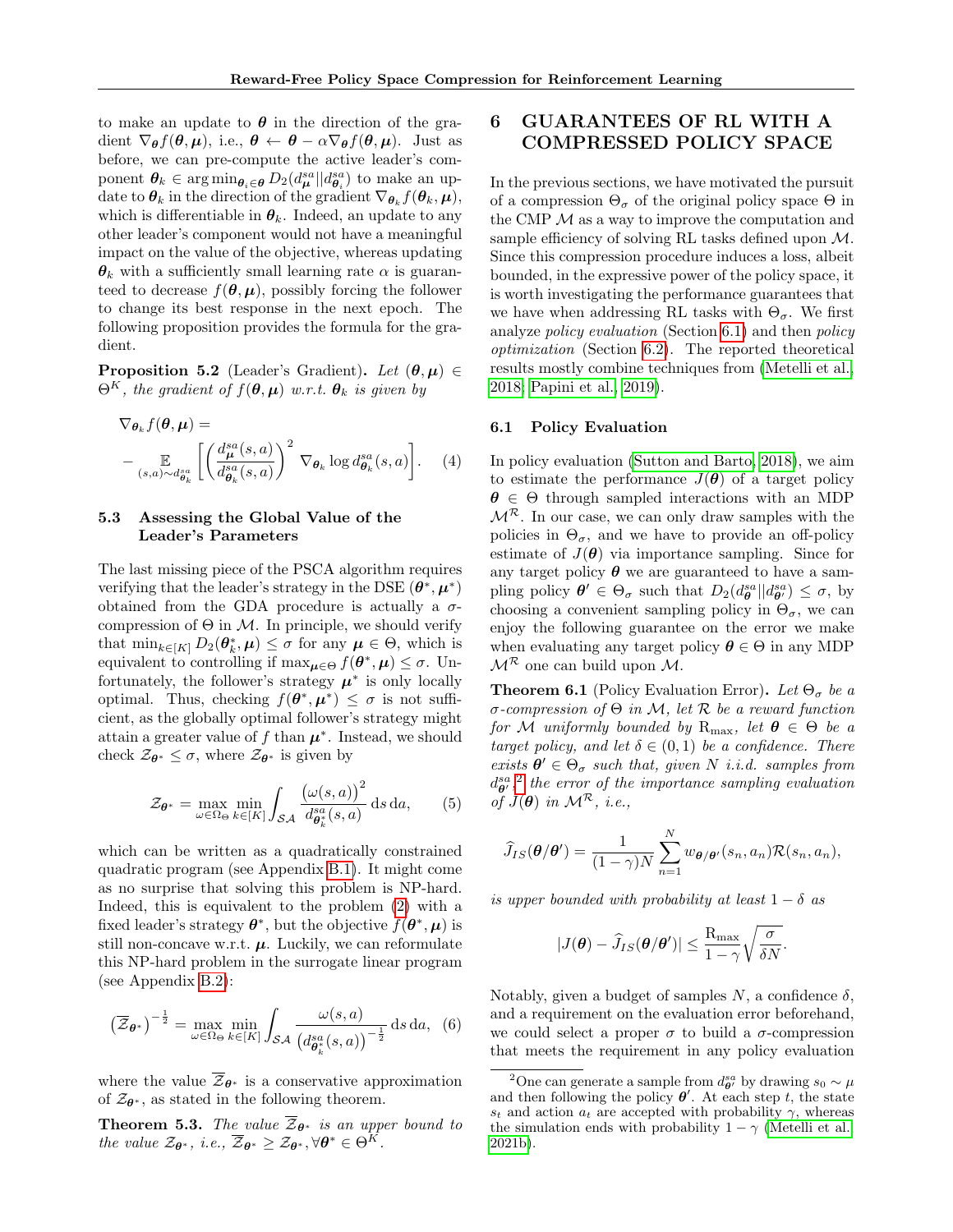task. However, choosing a sampling policy  $\boldsymbol{\theta}' \in \Theta_{\sigma}$ that is best suited for a given task might be non-trivial. Thus, one can instead take a batch of  $N_k$  samples with each policy in  $\Theta_{\sigma}$ , and then perform the policy evaluation via Multiple Importance Sampling (MIS) [\(Owen,](#page-9-11) [2013;](#page-9-11) [Papini et al., 2019\)](#page-9-3).

<span id="page-6-4"></span>Corollary 6.2. Let  $\Theta_{\sigma}$  be a σ-compression of  $\Theta$  in M such that  $|\Theta_{\sigma}| = K$ , let R be a reward function for M uniformly bounded by  $R_{\text{max}}$ , let  $\boldsymbol{\theta} \in \Theta$  be a target policy, and let  $\delta \in (0,1)$  be a confidence. Given  $N_k$ *i.i.d.* samples from each  $d_{\theta_k}^{sa}, \theta_k \in \Theta_\sigma$ , the error of the multiple importance sampling evaluation of  $J(\boldsymbol{\theta})$ in  $\mathcal{M}^{\mathcal{R}}$ , *i.e.*,

$$
J_{MIS}(\boldsymbol{\theta}/\boldsymbol{\theta}_1,\ldots,\boldsymbol{\theta}_K) =
$$
  

$$
\frac{1}{(1-\gamma)}\sum_{k=1}^K\sum_{n=1}^{N_k}\frac{d_{\boldsymbol{\theta}}^{sa}(s_{n,k},a_{n,k})}{\sum_{j=1}^K N_j d_{\boldsymbol{\theta}_j}^{sa}(s_{n,k},a_{n,k})}\mathcal{R}(s_{n,k},a_{n,k}),
$$

is upper bounded with probability at least  $1 - \delta$  as

$$
|J(\boldsymbol{\theta}) - \widehat{J}_{MIS}(\boldsymbol{\theta}/\boldsymbol{\theta}_1, \dots, \boldsymbol{\theta}_K)| \le \frac{\mathrm{R}_{\mathrm{max}}}{1 - \gamma} \sqrt{\frac{D_2(d_{\boldsymbol{\theta}}^{sa} || \boldsymbol{\Phi})}{\delta N}}
$$

where  $N = \sum_{k=1}^{K} N_k$  is the total number of samples and  $\Phi = \sum_{k=1}^{K} \frac{N_k}{N} d_{\theta_k}^{sa}$  is a finite mixture.

Thanks to the result in [\(Metelli et al., 2020,](#page-9-19) Theorem 1), in tabular MDPs the evaluation error of the MIS estimator is guaranteed to be lower than the one of the IS estimator of Theorem [6.1](#page-5-5) (as long as  $N_k \geq N$ , where  $N$  is the number of samples considered by the IS estimator).

#### <span id="page-6-1"></span>6.2 Policy Optimization

In policy optimization (see Section [2.2\)](#page-1-0), we seek for the policy  $\theta$  that maximizes  $J(\theta)$  within a parametric policy space. In principle, we could look for the policy that maximizes the performance within the  $\sigma$ compression  $\Theta_{\sigma}$ , which can be found efficiently with the OPTIMIST algorithm [\(Papini et al., 2019\)](#page-9-3). Especially, in this setting OPTIMIST yields constant regret for tabular MDPs [\(Metelli et al., 2021a\)](#page-9-5), as the set  $\Theta_{\sigma}$ is finite and it is composed of stochastic policies such that  $\forall \theta, \theta' \in \Theta_{\sigma}, D_2(d_{\theta}^{sa} || d_{\theta'}^{sa}) < \infty$ . However, this optimal policy within  $\Theta_{\sigma}$  might be sub-optimal w.r.t. the optimal policy within the original policy space Θ. We can still upper bound this sub-optimality, as reported in the following theorem.

<span id="page-6-2"></span>**Theorem 6.3** (Policy Optimization in  $\Theta_{\sigma}$ ). Let  $\Theta_{\sigma}$ be a  $\sigma$ -compression of  $\Theta$  in M, and let R be a reward function for  $M$  uniformly bounded by  $R_{\text{max}}$ . The pol $icy \theta^*_{\sigma} \in \arg \max_{\theta \in \Theta_{\sigma}} J(\theta)$  is e-optimal for the MDP  $\mathcal{M}^{\mathcal{R}}$ , where

$$
\epsilon := |\max_{\boldsymbol{\theta} \in \Theta} J(\boldsymbol{\theta}) - J(\boldsymbol{\theta}_{\sigma}^*)| \leq \frac{R_{\max}}{1 - \gamma} \sqrt{\log \sigma}.
$$

Notably, the latter guarantee does not involve any estimation, and the policy  $\theta^*$  can be obtained in a finite number of interactions. Nonetheless, one can shrink the sub-optimality  $\epsilon$ , and without deteriorating the sample complexity, by coupling the OPTIMIST algorithm with an additional offline optimization procedure. The idea is to return the policy  $\theta \in \Theta$  that maximizes the importance sampling evaluation obtained with the samples from the policies in  $\Theta_{\sigma}$ .

**Theorem 6.4** (Off-Policy Optimization in Θ). Let  $\Theta_{\sigma}$ be a  $\sigma$ -compression of  $\Theta$  in M such that  $|\Theta_{\sigma}| = K$ , let  $R$  be a reward function for  $M$  uniformly bounded by  $R_{\text{max}}$ , and let  $\delta \in (0,1)$  be a confidence. Given  $N_k$ samples from each  $d_{\theta_k}^{sa}, \theta_k \in \Theta_{\sigma}$ , we can recover an  $\epsilon$ -optimal policy for  $\mathcal{M}^{\mathcal{R}}$  as

<span id="page-6-3"></span>
$$
\left(\begin{array}{cc} \n\cdot & \theta_{IS}^*\n\end{array}\right) \in \operatorname*{arg\,max}_{\theta_k \in \Theta_\sigma, \theta \in \Theta: D_2(d_\theta^{sa}||d_{\theta_k}^{sa})}
$$
\n
$$
\frac{1}{(1-\gamma)N_k} \sum_{n=1}^{N_k} w_{\theta/\theta_k}(s_n, a_n) \mathcal{R}(s_n, a_n), \qquad (7)
$$

such that with probability at least  $1 - \delta$ 

$$
\epsilon := \big|\max_{\boldsymbol{\theta} \in \Theta} J(\boldsymbol{\theta}) - J(\boldsymbol{\theta}_{IS}^*)\big| \leq \frac{R_{\max}}{1 - \gamma} \sqrt{2\sigma/N_k \delta}.
$$

Although, contrary to the guarantee in Theorem [6.3,](#page-6-2)  $\epsilon$  vanishes with the number of samples in the latter result, solving the offline problem [\(7\)](#page-6-3) is non-trivial in general, as the policy space  $\Theta$  is often infinite.

## <span id="page-6-0"></span>7 NUMERICAL VALIDATION

In this section, we provide a brief numerical validation of the policy space compression problem (Section [7.1\)](#page-7-0) and how it benefits RL (Section [7.2,](#page-7-1) [7.3\)](#page-8-0). To the purpose of the analysis, we consider the River Swim domain [\(Strehl and Littman, 2008\)](#page-10-5), in which an agent navigates a chain of six states by taking one of two actions: either swim up, to move upstream towards the upper states, or swim down, to go downstream back to the lower states. Swimming upstream is harder than swimming downstream, thus the action *swim up* fails with a positive probability, such that only a sequence of swim up is likely to lead to the final state (an illustration of the corresponding CMP is reported in Figure [1a\)](#page-7-2). In Appendix [C,](#page-15-0) we report further details on the experimental settings, along with some additional results in a Grid World environment. We leave as future work a more extensive experimental evaluation of the policy space compression problem beyond toy domains.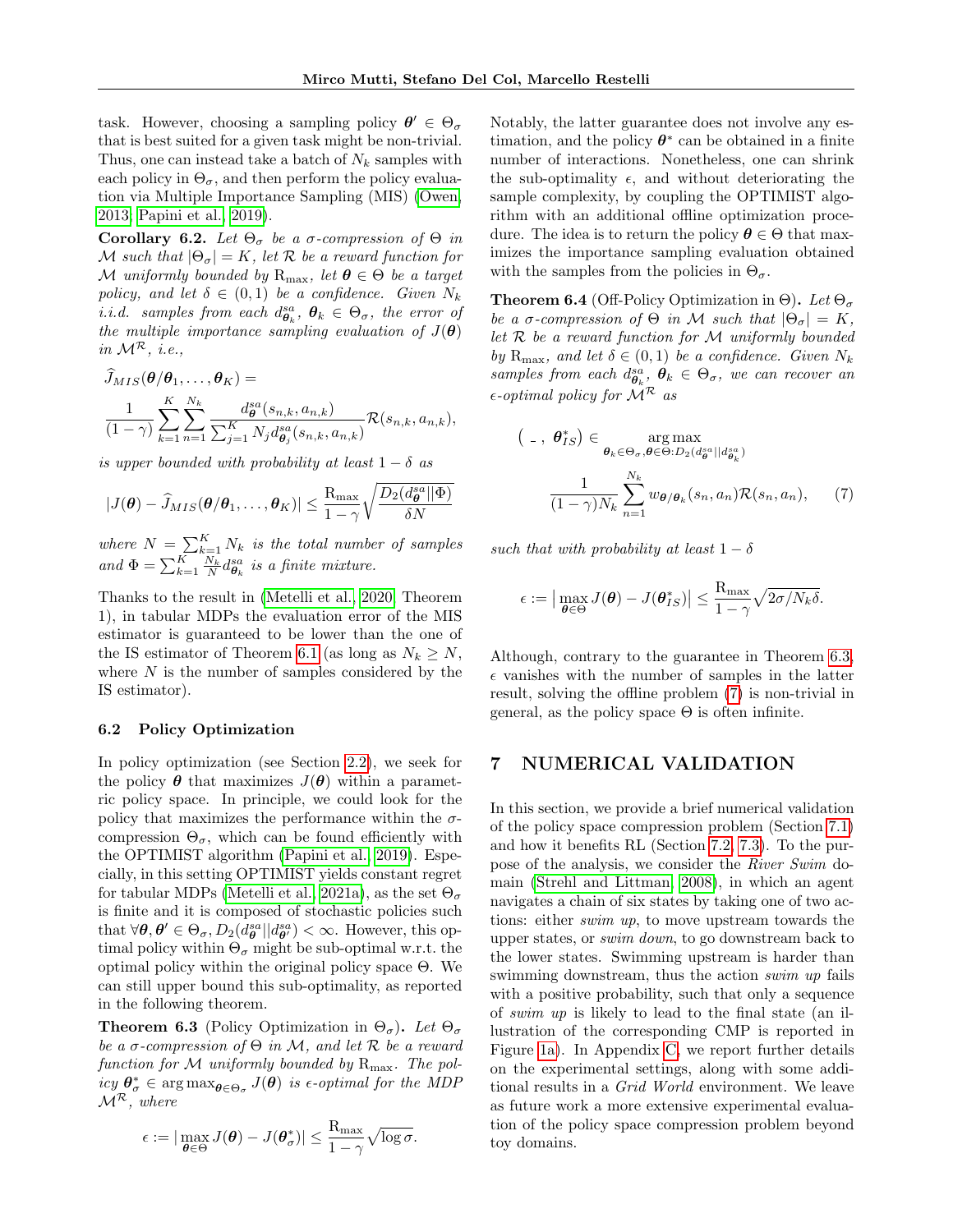<span id="page-7-2"></span>

Figure 1: Set of experiments in the River Swim domain, which is illustrated in (a). (b) The value of the compression guarantee Z, its upper bound  $\overline{Z}$ , and the requirement  $\sigma$  as a function of the number of policies K (left) and as a function of the iterations with  $K = 1$  (right) obtained with PSCA. (c) The average return  $J(\theta)$ obtained by OPTIMIST with the  $\sigma$ -compression  $\Theta_{\sigma}$  (3 policies), a 3-policies discretization  $\Theta_3$ , and a 20-policies discretization  $\Theta_{20}$  (95% c.i. over 50 runs). (d,e) IS and MIS evaluation of  $J(\theta)$  by taking samples with  $\theta$ ,  $\theta_k \in \Theta_\sigma$ , a uniform policy  $\theta_{\mathcal{U}}$ , the mixture  $\Theta_\sigma$ , or a mixture of 3 random policies  $\Theta_3$ . We provide both the empirical (left, 95% c.i. over 50 runs) and the hindsight (right) values.

### <span id="page-7-0"></span>7.1 Policy Space Compression

In the River Swim, we consider the policy space  $\Theta \subseteq \mathbb{R}^{|\mathcal{S}| \times (|\mathcal{A}|-1)}$  of the *softmax* policies  $\pi_{\theta}(a|s)$  =  $\exp(\theta_{sa})/\sum_{j\in\mathcal{A}} \exp(\theta_{sj})$ , and we seek for a compression  $\Theta_{\sigma}$  with the requirement  $\sigma = 10$ , such that  $\Theta_{\sigma}$  is a valid  $\sigma$ -compression if  $\min_{\theta \in \Theta_{\sigma}} \max_{\mu \in \Theta} f(\theta, \mu) \leq$ 10. In Figure [1b,](#page-7-2) we report the values of  $\mathcal{Z}$  =  $\max_{\mu \in \Theta} f(\theta, \mu)$  [\(5\)](#page-5-6) and its upper bound  $\overline{\mathcal{Z}} \geq \mathcal{Z}$  [\(6\)](#page-5-2). Especially, we can see that PSCA effectively found a valid  $\sigma$ -compression  $\Theta_{\sigma}$  of just  $K = 3$  policies (Fig-ure [1b,](#page-7-2) left), and that the values of  $\mathcal Z$  and  $\overline{\mathcal Z}$  smoothly decreases during the GDA procedure for a fixed num-ber of policies (Figure [1b,](#page-7-2) right). Notably,  $K = 2$  policies are actually sufficient to meet the  $\sigma$  requirement in this setting. However, PSCA cannot access  $\mathcal Z$  but its conservative approximation  $\overline{z}$ , and thus stops whenever  $\overline{Z} \leq \sigma$ . In Appendix [C,](#page-15-0) we report an illustration of the obtained policies  $\theta_k \in \Theta_{\sigma}$ . This set coarsely includes two policies that swims up most of the time, either mixing the actions when the rightmost state is reached  $(\theta_1)$  or swimming up there as well  $(\theta_2)$ , and a policy that swims down in the leftmost state and swims up in the others  $(\theta_3)$ .

## <span id="page-7-1"></span>7.2 Policy Evaluation with a Compressed Policy Space

We now show that the obtained  $\sigma$ -compression  $\Theta_{\sigma}$  can be employed with benefit in the most challenging policy evaluation task one can define in the River Swim, which is the off-policy evaluation of an  $\epsilon$ -greedy policy  $\theta$  for the reward function that assigns  $R_{\text{max}} = 100$ for taking the action swim up in the rightmost state. In Figure [1d,](#page-7-2) we show that sampling with the policies  $\theta_1, \theta_2 \in \Theta_{\sigma}$  lead to an IS off-policy evaluation that is comparable to the exact  $J(\theta)$  (dashed line) and its onpolicy estimate  $(\theta)$ . Instead, the policy  $\theta_3$  and a uniform policy  $\theta_{\mathcal{U}}$  lead to significantly worse evaluations, as they collect too many samples in the leftmost state. Even by sampling from a uniform mixture of the policies in  $\Theta_{\sigma}$ , the performance of the MIS evaluation is significantly better than the one obtained by a uniform mixture of three random policies  $(\Theta_3)$ , as reported in Figure [1e.](#page-7-2) For both the IS and the MIS regime, we provide the empirical evaluations (on the left) and the hindsight evaluations (right) obtained with the exact values of the importance weights  $w_{\theta/\theta}$  and the confidence bounds of the Theorem [6.1,](#page-5-5) [6.2](#page-6-4) respectively.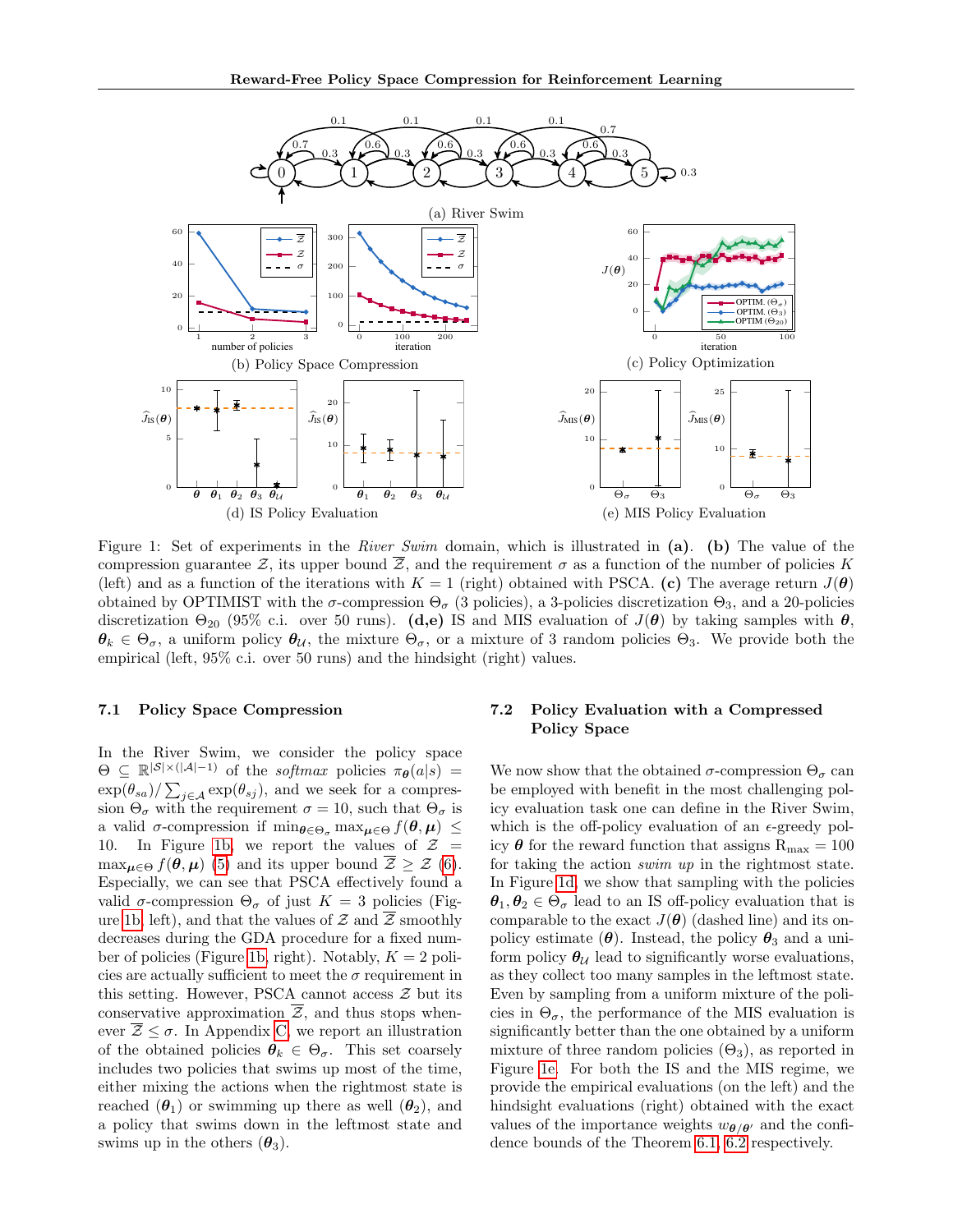### <span id="page-8-0"></span>7.3 Policy Optimization with a Compressed Policy Space

Finally, we show that the compression  $\Theta_{\sigma}$  allows for efficient policy optimization. We consider the same reward function of the previous section, and the OP-TIMIST [\(Papini et al., 2019\)](#page-9-3) algorithm equipped with  $\Theta_{\sigma}$ , or a uniform discretization of the original policy space  $\Theta$  with either three policies  $(\Theta_3)$  or twenty policies  $(\Theta_{20})$ . In Figure [1c,](#page-7-2) we show that OPTIMIST with  $\Theta_{\sigma}$  swiftly converges (less than five iterations) to the optimal policy within the space. Instead, the policy space  $\Theta_3$  leads to a huge sub-optimality in the final performance, and OPTIMIST with  $\Theta_{20}$  is way slower to converge to the optimal policy within the space. These results are a testament of the ability of PSCA to incorporate the peculiar structure of the domain in a small set of representative policies  $\Theta_{\sigma}$ , and to allows for a remarkable balance between sample efficiency and sub-optimality in subsequent policy optimization.

## 8 DISCUSSION AND **CONCLUSION**

In this paper, we considered the problem of compressing an infinite parametric policy space into a finite set of representative policies for a given environment. First, we provided a formal definition of the problem, and we highlighted its inherent hardness. Then, we proposed a tractable game-theoretic reformulation, for which a locally optimal solution can be efficiently found through an iterative GDA procedure. Finally, we provided a theoretical characterization of the guarantees that the compression brings to subsequent RL tasks, and a numerical validation of the approach.

#### 8.1 Related Works

Previous works [\(Gregor et al., 2016;](#page-9-20) [Eysenbach et al.,](#page-9-21) [2018;](#page-9-21) [Achiam et al., 2018;](#page-9-22) [Hansen et al., 2019\)](#page-9-23) have considered heuristic methods to extract a convenient set of policies from the policy space, but they lack the formalization and the theoretical guarantees that we provided. Especially, [Eysenbach et al.](#page-9-24) [\(2021\)](#page-9-24) argue that the set of policies learned by those methods cannot be used to solve all the relevant policy optimization tasks. Those policies should be generally intended as effective initializations for subsequent adaptation procedures, operating in the original policy space once the task is revealed, rather than a minimal set of sufficient policies. To the best of our knowledge, the only other work considering a formal criterion to operate a selection of the policies is [\(Zahavy et al., 2021\)](#page-10-6). Having some similarieties, our work and [\(Zahavy et al., 2021\)](#page-10-6) still differ for some crucial aspects. Whereas they look for a set of policies that maximizes the performance under the worst-case reward, we look for a set of policies that guarantees  $\epsilon$ -optimality for any task. They do not consider the parameterization of the policy space as an additional source of structure, and thus they do not fully exploit the interplay between the policy space and the environment as we do. Their problem formulation is multi-task, as they restrict the class of rewards to linear combinations of a feature vector, our formulation is instead fully reward-free. Overall, our policy space compression problem is more general, as it is solving the problem in [\(Zahavy et al., 2021\)](#page-10-6) as a by-product. However, their problem might be easier in nature, $3$  and thus preferable if one only cares about the worst-case performance. Finally, [Eysenbach](#page-9-24) [et al.](#page-9-24) [\(2021\)](#page-9-24) provide interesting insights on the information geometry of the space of the state distributions induced by a policy in a CMP, which can lead to compelling geometric interpretations of our policy space compression problem.

#### 8.2 Limitations and Future Directions

The main limitation of our work is that the proposed algorithm is assuming full knowledge of the environment, which is uncommon in RL literature. However, we believe that PSCA is providing a clear blueprint for future works that might target the compression problem from interactions with an unknown environment, to pave the way for scalable policy space compression. Especially, such an extension would require sample-based estimates of the gradients [\(3\)](#page-4-4), [\(4\)](#page-5-7), and the global guarantee [\(6\)](#page-5-2). Whereas estimating the gradients of state-action distributions is not an easy feat, previous works provide useful inspiration [\(Morimura](#page-9-25) [et al., 2010;](#page-9-25) [Schroecker and Isbell, 2017;](#page-10-7) [Schroecker](#page-10-8) [et al., 2018\)](#page-10-8). Similarly, sample-based estimates of [\(6\)](#page-5-2) can take inspiration from approximate linear programming methods for MDPs [\(De Farias and Van Roy,](#page-9-26) [2003;](#page-9-26) [Pazis and Parr, 2011\)](#page-9-27). Another potential limitation of the proposed approach is the memory complexity required to store the compression, in contrast to the compact representations of common policy spaces, such as a small set of basis functions or a neural network architecture. A future work might focus on compact representations for a given compression. Other interesting future directions include an extension of the policy space compression problem to the parameterbased perspective [\(Sehnke et al., 2008;](#page-10-9) [Metelli et al.,](#page-9-2) [2018;](#page-9-2) [Papini et al., 2019\)](#page-9-3), and the development of policy optimization algorithms that are tailored to exploit a compression of the policy space.

<span id="page-8-1"></span><sup>3</sup>This is purely speculative as [\(Zahavy et al., 2021\)](#page-10-6) does not provide a formal study of the computational complexity of the problem.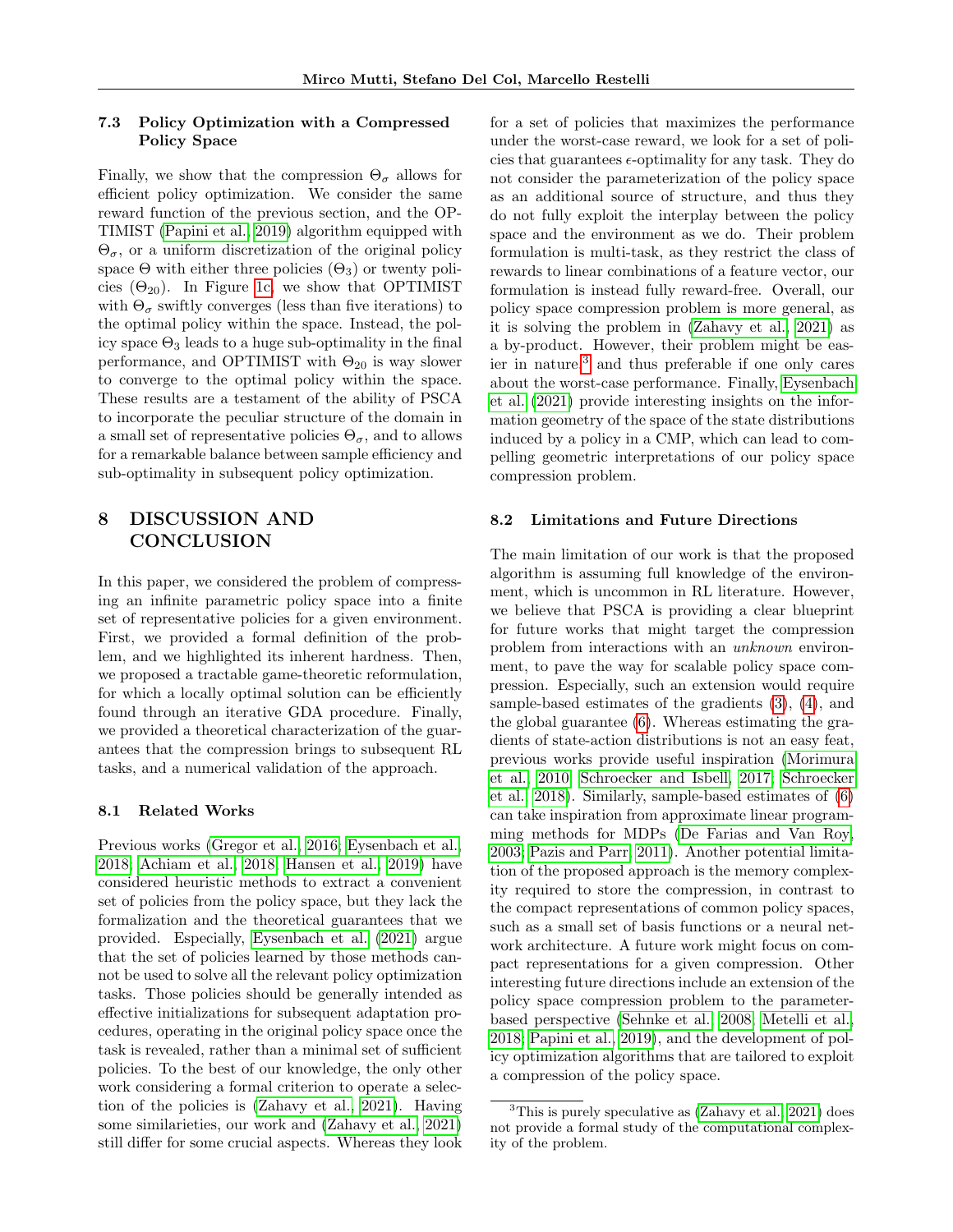#### References

- <span id="page-9-22"></span>Achiam, J., Edwards, H., Amodei, D., and Abbeel, P. (2018). Variational option discovery algorithms. arXiv preprint arXiv:1807.10299.
- <span id="page-9-4"></span>Cai, Q., Yang, Z., Jin, C., and Wang, Z. (2020). Provably efficient exploration in policy optimization. In Proceedings of the International Conference on Machine Learning.
- <span id="page-9-10"></span>Cochran, W. G. (2007). Sampling techniques. John Wiley & Sons.
- <span id="page-9-13"></span>Cortes, C., Mansour, Y., and Mohri, M. (2010). Learning bounds for importance weighting. In Advances in Neural Information Processing Systems.
- <span id="page-9-26"></span>De Farias, D. P. and Van Roy, B. (2003). The linear programming approach to approximate dynamic programming. Operations research, 51(6):850–865.
- <span id="page-9-1"></span>Deisenroth, M. P., Neumann, G., Peters, J., et al. (2013). A survey on policy search for robotics. Foundations and trends in Robotics, 2(1-2):388–403.
- <span id="page-9-21"></span>Eysenbach, B., Gupta, A., Ibarz, J., and Levine, S. (2018). Diversity is all you need: Learning skills without a reward function. In *International Confer*ence on Learning Representations.
- <span id="page-9-24"></span>Eysenbach, B., Salakhutdinov, R., and Levine, S. (2021). The information geometry of unsupervised reinforcement learning. arXiv preprint arXiv:2110.02719.
- <span id="page-9-8"></span>Feige, U. (1998). A threshold of ln n for approximating set cover. Journal of the ACM (JACM).
- <span id="page-9-9"></span>Fiez, T., Chasnov, B., and Ratliff, L. (2020). Implicit learning dynamics in stackelberg games: Equilibria characterization, convergence analysis, and empirical study. In Proceedings of the International Conference on Machine Learning.
- <span id="page-9-17"></span>Fiez, T. and Ratliff, L. J. (2020). Local convergence analysis of gradient descent ascent with finite timescale separation. In International Conference on Learning Representations.
- <span id="page-9-20"></span>Gregor, K., Rezende, D. J., and Wierstra, D.  $(2016)$ . Variational intrinsic control.  $arXiv$  preprint arXiv:1611.07507.
- <span id="page-9-23"></span>Hansen, S., Dabney, W., Barreto, A., Warde-Farley, D., Van de Wiele, T., and Mnih, V. (2019). Fast task inference with variational intrinsic successor features. In International Conference on Learning Representations.
- <span id="page-9-6"></span>Hazan, E., Kakade, S., Singh, K., and Van Soest, A. (2019). Provably efficient maximum entropy exploration. In Proceedings of the International Conference on Machine Learning.
- <span id="page-9-7"></span>Jin, C., Krishnamurthy, A., Simchowitz, M., and Yu, T. (2020a). Reward-free exploration for reinforcement learning. In Proceedings of the International Conference on Machine Learning.
- <span id="page-9-16"></span>Jin, C., Netrapalli, P., and Jordan, M. (2020b). What is local optimality in nonconvex-nonconcave minimax optimization? In Proceedings of the International Conference on Machine Learning.
- <span id="page-9-14"></span>Johnson, D. S. (1974). Approximation algorithms for combinatorial problems. Journal of computer and system sciences.
- <span id="page-9-15"></span>Lovász, L. (1975). On the ratio of optimal integral and fractional covers. Discrete mathematics.
- <span id="page-9-5"></span>Metelli, A. M., Papini, M., D'Oro, P., and Restelli, M. (2021a). Policy optimization as online learning with mediator feedback. In Proceedings of the AAAI Conference on Artificial Intelligence.
- <span id="page-9-2"></span>Metelli, A. M., Papini, M., Faccio, F., and Restelli, M. (2018). Policy optimization via importance sampling. Advances in Neural Information Processing Systems.
- <span id="page-9-19"></span>Metelli, A. M., Papini, M., Montali, N., and Restelli, M. (2020). Importance sampling techniques for policy optimization. Journal of Machine Learning Research, 21(141):1–75.
- <span id="page-9-18"></span>Metelli, A. M., Pirotta, M., Calandriello, D., and Restelli, M. (2021b). Safe policy iteration: A monotonically improving approximate policy iteration approach. Journal of Machine Learning Research,  $22(97):1-83.$
- <span id="page-9-25"></span>Morimura, T., Uchibe, E., Yoshimoto, J., Peters, J., and Doya, K. (2010). Derivatives of logarithmic stationary distributions for policy gradient reinforcement learning. Neural computation.
- <span id="page-9-11"></span>Owen, A. B. (2013). Monte Carlo theory, methods and examples.
- <span id="page-9-3"></span>Papini, M., Metelli, A. M., Lupo, L., and Restelli, M. (2019). Optimistic policy optimization via multiple importance sampling. In Proceedings of the International Conference on Machine Learning.
- <span id="page-9-28"></span>Paulin, D. (2015). Concentration inequalities for markov chains by marton couplings and spectral methods. Electronic Journal of Probability, 20:1–32.
- <span id="page-9-27"></span>Pazis, J. and Parr, R. (2011). Non-parametric approximate linear programming for mdps. In Proceedings of the AAAI Conference on Artificial Intelligence.
- <span id="page-9-0"></span>Puterman, M. L. (2014). *Markov decision processes:* discrete stochastic dynamic programming. John Wiley & Sons.
- <span id="page-9-12"></span>Rényi, A. et al. (1961). On measures of entropy and information. In Proceedings of the Fourth Berkeley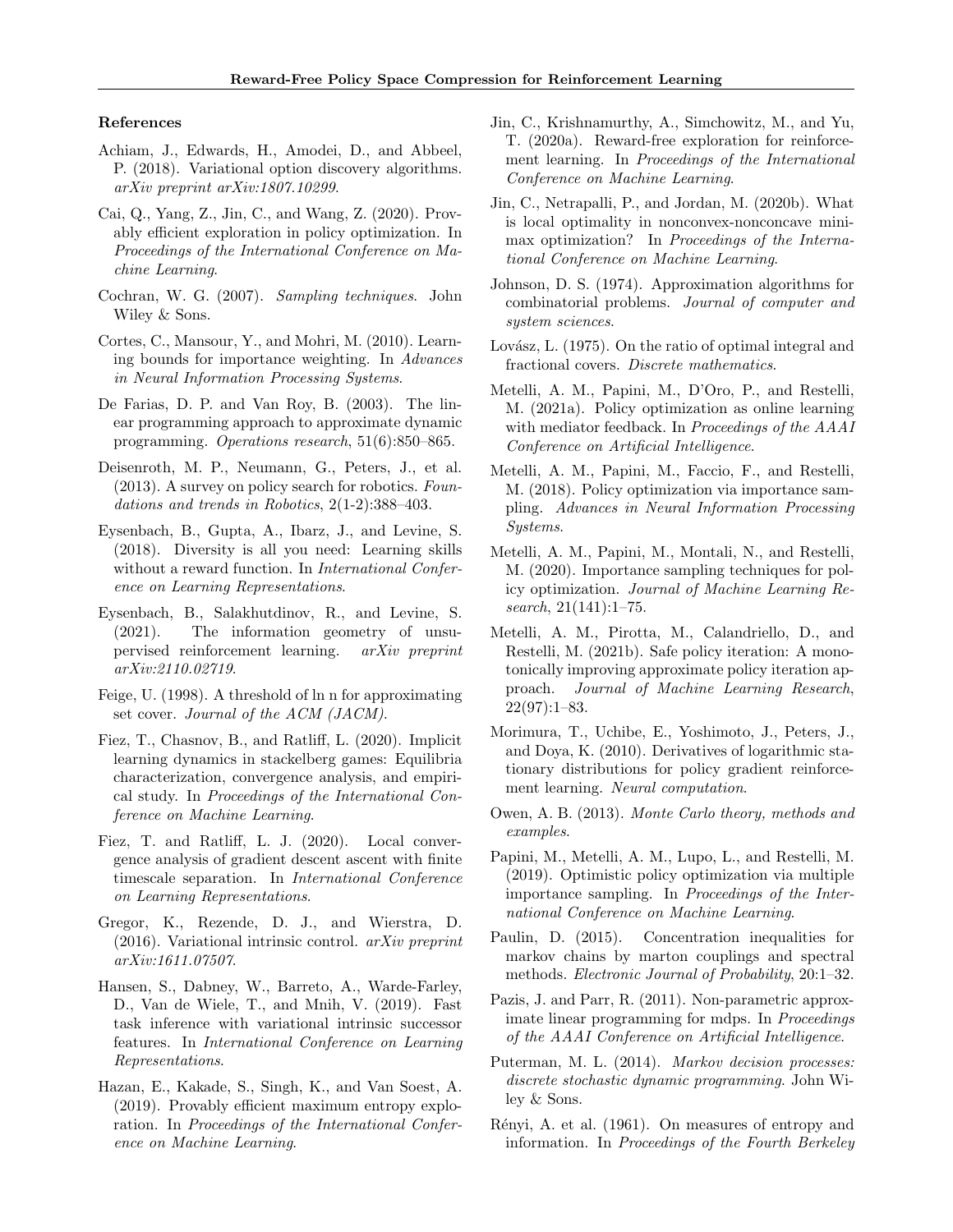Symposium on Mathematical Statistics and Probability, Volume 1: Contributions to the Theory of Statistics. The Regents of the University of California.

- <span id="page-10-4"></span>Robbins, H. and Monro, S. (1951). A stochastic approximation method. The annals of mathematical statistics.
- <span id="page-10-7"></span>Schroecker, Y. and Isbell, C. L. (2017). State aware imitation learning. In Advances in Neural Information Processing Systems.
- <span id="page-10-8"></span>Schroecker, Y., Vecerik, M., and Scholz, J. (2018). Generative predecessor models for sample-efficient imitation learning. In International Conference on Learning Representations.
- <span id="page-10-3"></span>Schulman, J., Levine, S., Abbeel, P., Jordan, M., and Moritz, P. (2015). Trust region policy optimization. In Proceedings of the International Conference on Machine Learning.
- <span id="page-10-9"></span>Sehnke, F., Osendorfer, C., Rückstieß, T., Graves, A., Peters, J., and Schmidhuber, J. (2008). Policy gradients with parameter-based exploration for control. In International Conference on Artificial Neural Networks.
- <span id="page-10-2"></span>Silver, D., Lever, G., Heess, N., Degris, T., Wierstra, D., and Riedmiller, M. (2014). Deterministic policy gradient algorithms. In Proceedings of the International Conference on Machine Learning.
- <span id="page-10-10"></span>Sobel, M. J. (1982). The variance of discounted markov decision processes. Journal of Applied Probability.
- <span id="page-10-5"></span>Strehl, A. L. and Littman, M. L. (2008). An analysis of model-based interval estimation for markov decision processes. Journal of Computer and System Sciences.
- <span id="page-10-0"></span>Sutton, R. S. and Barto, A. G. (2018). Reinforcement learning: An introduction. MIT press.
- <span id="page-10-1"></span>Sutton, R. S., McAllester, D. A., Singh, S. P., Mansour, Y., et al. (1999). Policy gradient methods for reinforcement learning with function approximation. In Advances in Neural Information Processing Systems.
- <span id="page-10-11"></span>Xie, T., Ma, Y., and Wang, Y.-X. (2019). Towards optimal off-policy evaluation for reinforcement learning with marginalized importance sampling. In Advances in Neural Information Processing Systems.
- <span id="page-10-6"></span>Zahavy, T., Barreto, A., Mankowitz, D. J., Hou, S., O'Donoghue, B., Kemaev, I., and Singh, S. (2021). Discovering a set of policies for the worst case reward. In International Conference on Learning Representations.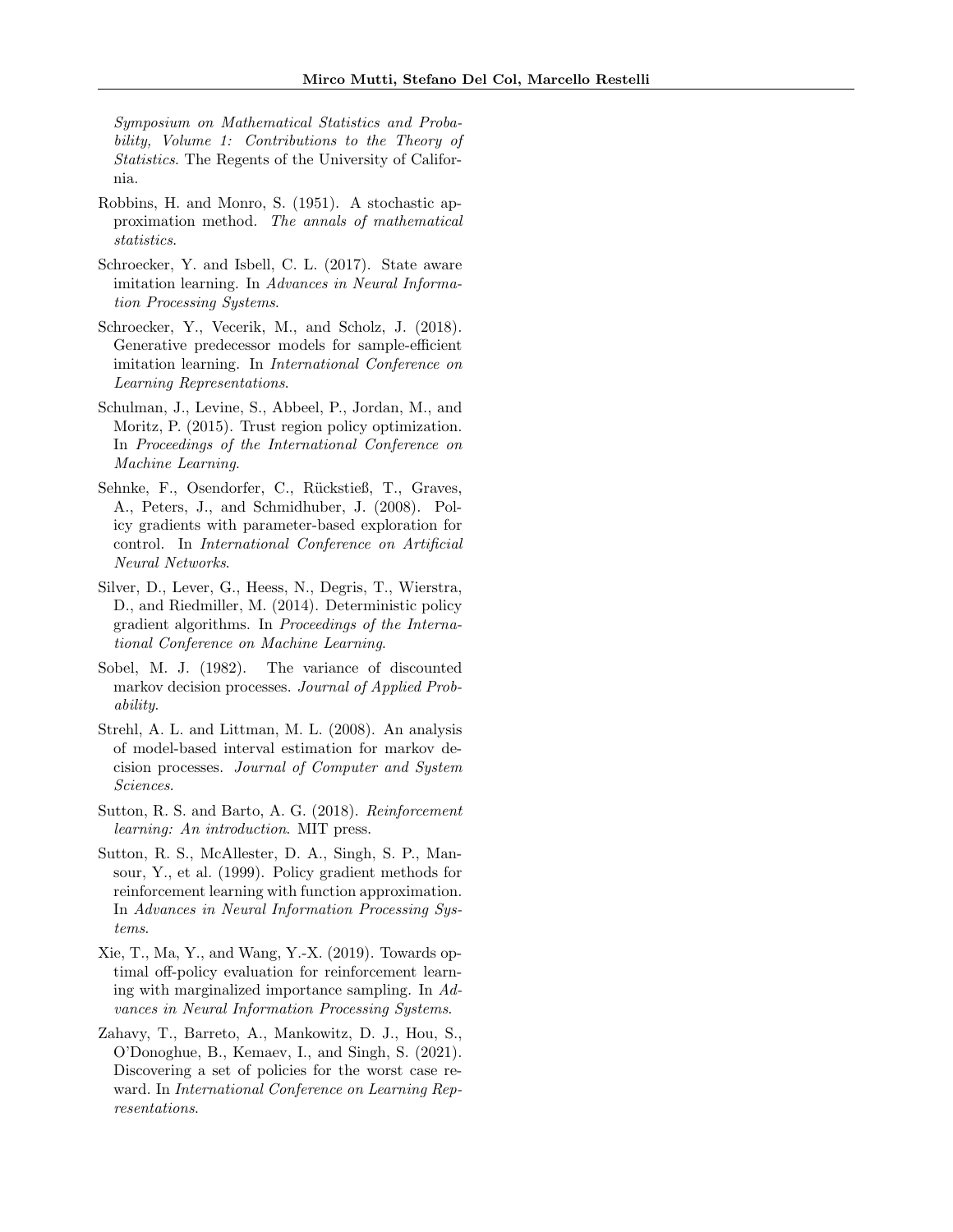## <span id="page-11-0"></span>A Proofs

## A.1 Proofs of Section [5](#page-4-0)

**Proposition 5.1** (Follower's Gradient). Let  $(\theta, \mu) \in \Theta^K$ , the gradient of  $f(\theta, \mu)$  w.r.t.  $\mu$  is given by

$$
\nabla_{\mu} f(\theta, \mu) =
$$
  
\n
$$
2 \mathop{\mathbb{E}}_{(s,a) \sim d_{\theta_k}^s} \left[ \left( \frac{d_{\mu}^{sa}(s,a)}{d_{\theta_k}^{sa}(s,a)} \right)^2 \nabla_{\mu} \log d_{\mu}^{sa}(s,a) \right],
$$
\n(3)

where  $\theta_k$  is the active leader's component such that  $\theta_k \in \arg \min_{\theta_i \in \theta} D_2(d_\mu^{sa} || d_{\theta_i}^{sa})$ .

*Proof.* Let  $\theta_k$  be the active leader's component, i.e.,  $\theta_k \in \arg \min_{\theta_i \in \theta} D_2(d_{\mu}^{sa}||d_{\theta_i}^{sa})$ . We can compute the gradient of the objective  $f(\theta, \mu)$  w.r.t.  $\mu$  as

$$
\nabla_{\mu} f(\theta, \mu) = \nabla_{\mu} D_2(d_{\mu}^{sa} || d_{\theta_k}^{sa})
$$
  
=  $\nabla_{\mu} \int_{\mathcal{SA}} d_{\theta_k}^{sa}(s, a) \left( \frac{d_{\mu}^{sa}(s, a)}{d_{\theta_k}^{sa}(s, a)} \right)^2 ds da$   
=  $2 \int_{\mathcal{SA}} d_{\theta_k}^{sa}(s, a) \left( \frac{d_{\mu}^{sa}(s, a)}{d_{\theta_k}^{sa}(s, a)} \right)^2 \nabla_{\mu} \log d_{\mu}^{sa}(s, a) ds da.$ 

**Proposition 5.2** (Leader's Gradient). Let  $(\theta, \mu) \in \Theta^K$ , the gradient of  $f(\theta, \mu)$  w.r.t.  $\theta_k$  is given by

$$
\nabla_{\theta_k} f(\theta, \mu) = \n-\n\mathop{\mathbb{E}}_{(s,a)\sim d_{\theta_k}^{sa}} \left[ \left( \frac{d_{\mu}^{sa}(s,a)}{d_{\theta_k}^{sa}(s,a)} \right)^2 \nabla_{\theta_k} \log d_{\theta_k}^{sa}(s,a) \right].
$$
\n(4)

*Proof.* We can compute the gradient of the objective  $f(\theta, \mu)$  w.r.t.  $\theta_k \in \theta$  as

$$
\nabla_{\theta_k} f(\theta, \mu) = \nabla_{\theta_k} D_2(d_{\mu}^{sa} || d_{\theta_k}^{sa})
$$
  
\n
$$
= \nabla_{\theta_k} \int_{S\mathcal{A}} d_{\theta_k}^{sa}(s, a) \left( \frac{d_{\mu}^{sa}(s, a)}{d_{\theta_k}^{sa}(s, a)} \right)^2 ds da
$$
  
\n
$$
= - \int_{S\mathcal{A}} d_{\theta_k}^{sa}(s, a) \left( \frac{d_{\mu}^{sa}(s, a)}{d_{\theta_k}^{sa}(s, a)} \right)^2 \nabla_{\theta_k} \log d_{\theta_k}^{sa}(s, a) ds da.
$$

**Theorem 5.3.** The value  $\overline{\mathcal{Z}}_{\boldsymbol{\theta}^*}$  is an upper bound to the value  $\mathcal{Z}_{\boldsymbol{\theta}^*}$ , i.e.,  $\overline{\mathcal{Z}}_{\boldsymbol{\theta}^*} \geq \mathcal{Z}_{\boldsymbol{\theta}^*}$ ,  $\forall \boldsymbol{\theta}^* \in \Theta^K$ .

Proof. The result is straightforward from

$$
\overline{\mathcal{Z}}_{\theta^*} = \left( \left( \overline{\mathcal{Z}}_{\theta^*} \right)^{-\frac{1}{2}} \right)^2 = \max_{\omega \in \Omega_{\Theta}} \min_{k \in [K]} \left( \int_{\mathcal{SA}} \omega(s, a) \left( d_{\theta_k^*}^{sa}(s, a) \right)^{-\frac{1}{2}} ds da \right)^2
$$

$$
\geq \max_{\omega \in \Omega_{\Theta}} \min_{k \in [K]} \int_{\mathcal{SA}} \left( \omega(s, a) \left( d_{\theta_k^*}^{sa}(s, a) \right)^{-\frac{1}{2}} \right)^2 ds da = \mathcal{Z}_{\theta^*}.
$$

| ۰ |  |  |
|---|--|--|
|   |  |  |
|   |  |  |

 $\Box$ 

 $\Box$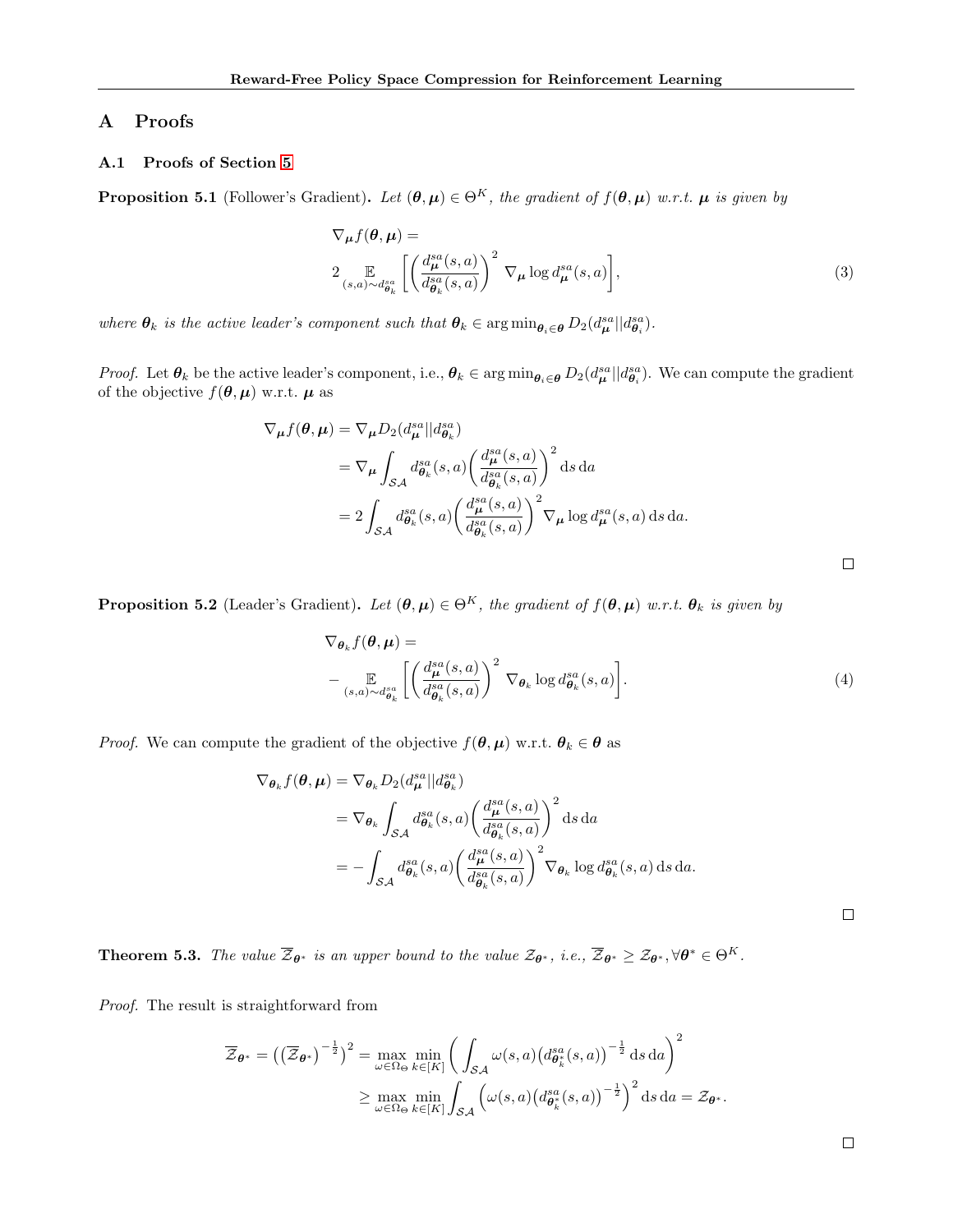#### A.2 Proofs of Section [6](#page-5-0)

<span id="page-12-1"></span>**Lemma A.1** (Variance of the IS Estimator). Let M be a CMP, and let  $\theta \in \Theta$  be a target policy. Let  $\{s_n, a_n\}_{n=1}^N$ be a sample of state-action pairs taken with the policy  $\theta'$  in M. Then, the variance of the importance sampling evaluation of  $J(\theta)$  in M, i.e.,  $\widehat{J}_{IS}(\theta/\theta') = \frac{1}{(1-\gamma)N} \sum_{n=1}^{N} w_{\theta/\theta'}(s_n, a_n) \mathcal{R}(s_n, a_n)$ , can be upper bounded as

$$
\operatorname*{Var}_{(s,a)\sim d_{\boldsymbol{\theta}'}^{sa}} \left[ \widehat{J}_{IS}(\boldsymbol{\theta}/\boldsymbol{\theta}') \right] \leq \frac{(\mathrm{R}_{\max})^2 D_2(d_{\boldsymbol{\theta}}^{sa}||d_{\boldsymbol{\theta}'}^{sa})}{(1-\gamma)^2 N}.
$$

Proof. The proof follows the derivation in [\(Metelli et al., 2018,](#page-9-2) Lemma 4.1). When considering state-action pairs (as opposed to trajectories in [\(Metelli et al., 2018\)](#page-9-2)) one should account for the dependency between state-actions in the same trajectory. Here we consider a batch of  $N$  i.i.d. samples taken with the discounted state distribution  $d_{\theta'}^{sa}$  in which the dependency vanishes. Especially, we write

$$
\operatorname*{\mathbb{V}ar}_{(s,a)\sim d_{\theta'}^{sa}} \left[ \hat{J}_{IS}(\theta/\theta') \right] \leq \frac{1}{(1-\gamma)^2 N} \operatorname*{\mathbb{V}ar}_{(s,a)\sim d_{\theta'}^{sa}} \left[ w_{\theta/\theta'}(s,a) \mathcal{R}(s,a) \right]
$$
\n
$$
\leq \frac{1}{(1-\gamma)^2 N} \operatorname*{\mathbb{E}}_{(s,a)\sim d_{\theta'}^{sa}} \left[ \left( \frac{d_{\theta}^{sa}(s,a)}{d_{\theta'}^{sa}(s,a)} \mathcal{R}(s,a) \right)^2 \right]
$$
\n
$$
\leq \frac{(R_{\max})^2}{(1-\gamma)^2 N} \operatorname*{\mathbb{E}}_{(s,a)\sim d_{\theta'}^{sa}} \left[ \left( \frac{d_{\theta}^{sa}(s,a)}{d_{\theta'}^{sa}(s,a)} \right)^2 \right] = \frac{(R_{\max})^2 D_2(d_{\theta}^{sa} || d_{\theta'}^{sa})}{(1-\gamma)^2 N}.
$$

Note that the sampling procedure from a discounted state distribution is wasteful, as one should draw exactly N trajectories from the discounted CMP  $\mathcal M$  to collect just N i.i.d. samples, while the other samples in the trajectories are discarded [\(Metelli et al., 2021b\)](#page-9-18). Nonetheless, one could refine this result to account for dependent data, by either exploiting the Bellman equation of the variance (see [Sobel, 1982;](#page-10-10) [Xie et al., 2019\)](#page-10-11) or concentration inequalities for Markov chains [\(Paulin, 2015\)](#page-9-28), which allows to upper bound the variance of the estimate computed over N dependent samples from  $d_{\theta}^{sa}$ .  $\Box$ 

**Theorem 6.1** (Policy Evaluation Error). Let  $\Theta_{\sigma}$  be a  $\sigma$ -compression of  $\Theta$  in M, let R be a reward function for M uniformly bounded by  $R_{max}$ , let  $\theta \in \Theta$  be a target policy, and let  $\delta \in (0,1)$  be a confidence. There exists  $\theta' \in \Theta_{\sigma}$  such that, given N i.i.d. samples from  $d_{\theta'}^{sa}, ^4$  $d_{\theta'}^{sa}, ^4$  the error of the importance sampling evaluation of  $J(\theta)$  in  $\mathcal{M}^{\mathcal{R}}$ , *i.e.*,

$$
\widehat{J}_{IS}(\boldsymbol{\theta}/\boldsymbol{\theta}') = \frac{1}{(1-\gamma)N} \sum_{n=1}^{N} w_{\boldsymbol{\theta}/\boldsymbol{\theta}'}(s_n, a_n) \mathcal{R}(s_n, a_n),
$$

is upper bounded with probability at least  $1 - \delta$  as

$$
|J(\boldsymbol{\theta}) - \widehat{J}_{IS}(\boldsymbol{\theta}/\boldsymbol{\theta}')| \leq \frac{\mathrm{R}_{\mathrm{max}}}{1 - \gamma} \sqrt{\frac{\sigma}{\delta N}}.
$$

*Proof.* We would like to bound the difference  $|J(\theta) - J_{IS}(\theta/\theta')|$  for a policy  $\theta' \in \Theta_{\sigma}$ . By the definition of σcompression, there exists at least a policy  $\theta' \in \Theta_{\sigma}$  such that  $D_2(d_{\theta}^{sa}||d_{\theta'}^{sa}) \leq \sigma$ . Since the IS estimator  $\widehat{J}_{IS}(\theta/\theta')$ is unbiased, and  $\mathbb{V}\text{ar}_{(s,a)\sim d_{\theta'}^{sa}}\left[\hat{J}_{IS}(\theta/\theta')\right]<\infty$  through Lemma [A.1,](#page-12-1) we can use the Chebichev's inequality to write,  $\forall \epsilon > 0$ ,

$$
Pr(|J(\boldsymbol{\theta}) - \widehat{J}_{IS}(\boldsymbol{\theta}/\boldsymbol{\theta}')| \geq \epsilon) \leq \frac{\mathbb{V}\mathrm{ar}_{(s,a)\sim d_{\boldsymbol{\theta}'}^{sa}}[\widehat{J}_{IS}(\boldsymbol{\theta}/\boldsymbol{\theta}')]}{\epsilon^2}.
$$

Then, by calling  $\delta = \frac{\text{Var}_{(s,a)\sim d_{\theta'}^{sa}}\left[\hat{J}_{IS}(\theta/\theta')\right]}{\epsilon^2}$  $\frac{1}{\epsilon^2}$  and considering the complimentary event, we get

$$
Pr(|J(\boldsymbol{\theta}) - \widehat{J}_{IS}(\boldsymbol{\theta}/\boldsymbol{\theta}')| \le \frac{R_{\max}}{1 - \gamma} \sqrt{\sigma/\delta N} \Big) \ge 1 - \delta
$$

where we upper bounded the variance of  $\hat{J}_{IS}(\theta/\theta')$  as in Lemma [A.1](#page-12-1) and the Rényi  $D_2(d_{\theta}^{sa}||d_{\theta'}^{sa})$  with  $\sigma$ .  $\Box$ 

<span id="page-12-0"></span><sup>&</sup>lt;sup>4</sup>One can generate a sample from  $d_{\theta'}^{sa}$  by drawing  $s_0 \sim \mu$  and then following the policy  $\theta'$ . At each step t, the state  $s_t$ and action  $a_t$  are accepted with probability  $\gamma$ , whereas the simulation ends with probability  $1 - \gamma$  [\(Metelli et al., 2021b\)](#page-9-18).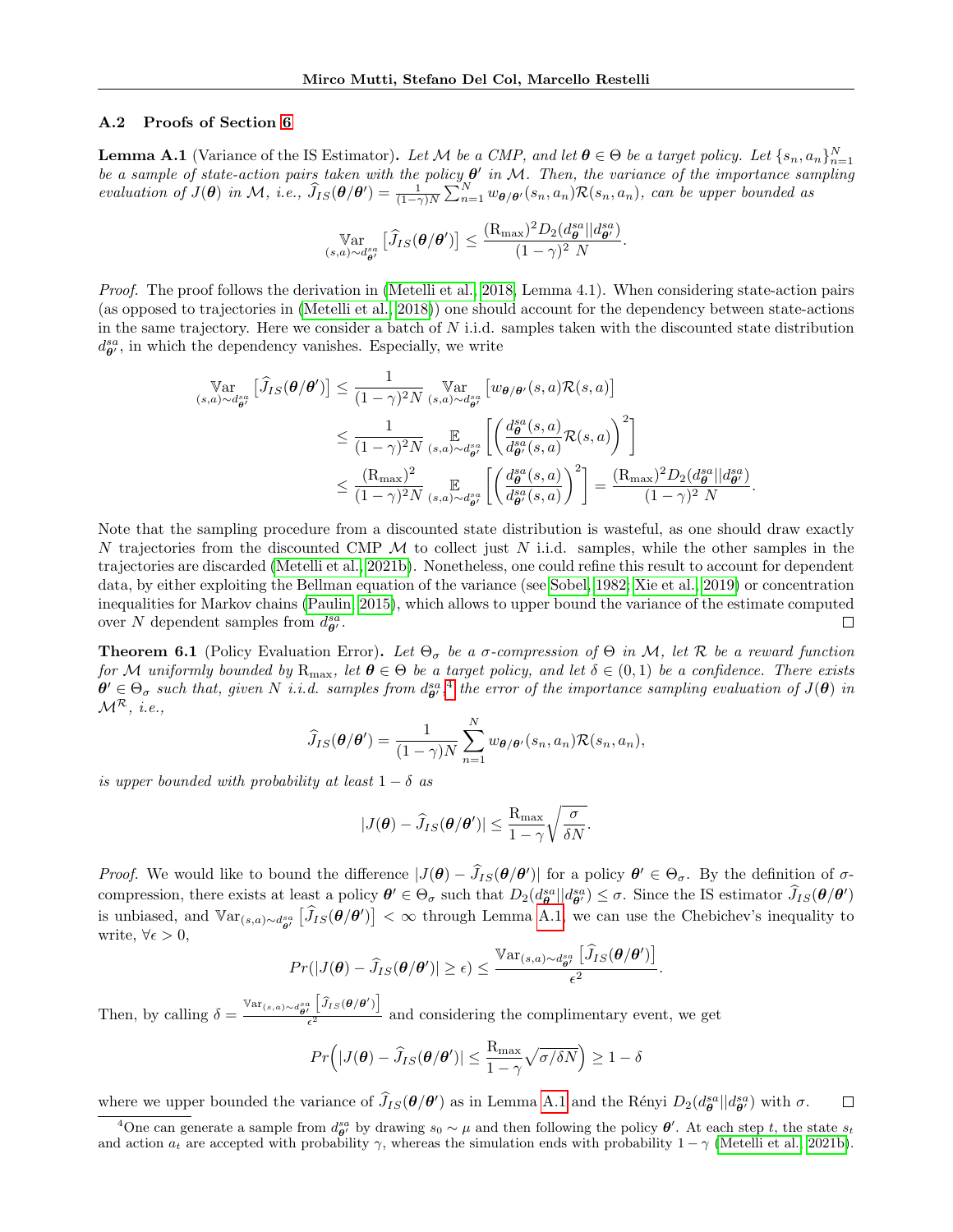**Corollary 6.2.** Let  $\Theta_{\sigma}$  be a  $\sigma$ -compression of  $\Theta$  in M such that  $|\Theta_{\sigma}| = K$ , let R be a reward function for M uniformly bounded by  $R_{\text{max}}$ , let  $\theta \in \Theta$  be a target policy, and let  $\delta \in (0,1)$  be a confidence. Given  $N_k$  i.i.d. samples from each  $d_{\theta_k}^{sa}, \theta_k \in \Theta_\sigma$ , the error of the multiple importance sampling evaluation of  $J(\theta)$  in  $\mathcal{M}^{\mathcal{R}}$ , i.e.,

$$
\widehat{J}_{MIS}(\boldsymbol{\theta}/\boldsymbol{\theta}_1, \dots, \boldsymbol{\theta}_K) =
$$
\n
$$
\frac{1}{(1-\gamma)} \sum_{k=1}^K \sum_{n=1}^{N_k} \frac{d_{\boldsymbol{\theta}}^{\{a\}}(s_{n,k}, a_{n,k})}{\sum_{j=1}^K N_j d_{\boldsymbol{\theta}_j}^{sa}(s_{n,k}, a_{n,k})} \mathcal{R}(s_{n,k}, a_{n,k}),
$$

is upper bounded with probability at least  $1 - \delta$  as

$$
|J(\boldsymbol{\theta}) - \widehat{J}_{MIS}(\boldsymbol{\theta}/\boldsymbol{\theta}_1, \dots, \boldsymbol{\theta}_K)| \leq \frac{\mathrm{R}_{\mathrm{max}}}{1 - \gamma} \sqrt{\frac{D_2(d_{\boldsymbol{\theta}}^{sa} || \Phi)}{\delta N}}
$$

where  $N = \sum_{k=1}^{K} N_k$  is the total number of samples and  $\Phi = \sum_{k=1}^{K} \frac{N_k}{N} d_{\theta_k}^{sa}$  is a finite mixture.

Proof. Through the combination of [\(Papini et al., 2019,](#page-9-3) Lemma 1) and Lemma [A.1,](#page-12-1) it is straightforward to derive

<span id="page-13-0"></span>
$$
\operatorname{Var}_{(s,a)\sim d_{\theta_k}^{sa}}\left[\widehat{J}_{MIS}(\boldsymbol{\theta}/\boldsymbol{\theta}_1,\ldots,\boldsymbol{\theta}_K)\right] \le \frac{(\mathcal{R}_{\max})^2 D_2(d_{\boldsymbol{\theta}}^{sa}||\Phi)}{(1-\gamma)^2 N}.
$$
\n(8)

Then, similarly as in Theorem [6.1,](#page-5-5) we can use the Chebichev's inequality to write,  $\forall \epsilon > 0$ ,

$$
Pr(|J(\boldsymbol{\theta}) - \widehat{J}_{MIS}(\boldsymbol{\theta}/\boldsymbol{\theta}_1, \dots, \boldsymbol{\theta}_K)| \geq \epsilon) \leq \frac{\mathbb{V}\mathrm{ar}_{(s,a)\sim d_{\boldsymbol{\theta}_k}^{sa}}\left[\widehat{J}_{MIS}(\boldsymbol{\theta}/\boldsymbol{\theta}_1, \dots, \boldsymbol{\theta}_K)\right]}{\epsilon^2}.
$$

By calling  $\delta = \frac{\text{Var}_{(s,a)\sim d_{\theta_k}^{sa}} \left[ \hat{J}_{MIS}(\theta/\theta_1, ..., \theta_K) \right]}{\epsilon^2}$  $\frac{1}{e^2}$  and considering the complimentary event, we get

$$
Pr(|J(\boldsymbol{\theta}) - \widehat{J}_{MIS}(\boldsymbol{\theta}/\boldsymbol{\theta}_1, ..., \boldsymbol{\theta}_K)| \le \frac{R_{\max}}{1 - \gamma} \sqrt{\frac{D_2(d_{\boldsymbol{\theta}}^{sa} || \boldsymbol{\Phi})}{\delta N}} \ge 1 - \delta
$$

where we upper bounded the variance of  $\widehat{J}_{MIS}(\boldsymbol{\theta}/\boldsymbol{\theta}_1, \ldots, \boldsymbol{\theta}_K)$  as in [\(8\)](#page-13-0).

**Theorem 6.3** (Policy Optimization in  $\Theta_{\sigma}$ ). Let  $\Theta_{\sigma}$  be a  $\sigma$ -compression of  $\Theta$  in M, and let  $\mathcal{R}$  be a reward function for M uniformly bounded by  $R_{\text{max}}$ . The policy  $\boldsymbol{\theta}_{\sigma}^* \in \argmax_{\boldsymbol{\theta} \in \Theta_{\sigma}} J(\boldsymbol{\theta})$  is  $\epsilon$ -optimal for the MDP  $\mathcal{M}^{\mathcal{R}}$ , where

$$
\epsilon := |\max_{\boldsymbol{\theta} \in \Theta} J(\boldsymbol{\theta}) - J(\boldsymbol{\theta}_{\sigma}^*)| \leq \frac{R_{\max}}{1 - \gamma} \sqrt{\log \sigma}.
$$

Proof. Let be  $\theta^* \in \arg \max_{\theta \in \Theta} J(\theta)$ . From the definition of  $\sigma$ -compression we have that there exists at least a policy  $\theta' \in \Theta_{\sigma}$  such that  $D_2(d_{\theta^*}^{sa}||d_{\theta'}^{sa}) \leq \sigma$ . Then, we can write

$$
(1 - \gamma)|J(\boldsymbol{\theta}^*) - J(\boldsymbol{\theta}')| = \left| \int_{\mathcal{SA}} \mathcal{R}(s, a) \left( d_{\boldsymbol{\theta}^*}^{sa} - d_{\boldsymbol{\theta}'}^{sa} \right) \, \mathrm{d}s \, \mathrm{d}a \right| \tag{9}
$$

<span id="page-13-3"></span><span id="page-13-2"></span><span id="page-13-1"></span>
$$
\leq R_{\max} \int_{\mathcal{S}\mathcal{A}} \left| d_{\theta^*}^{sa} - d_{\theta'}^{sa} \right| ds \, da \tag{10}
$$

$$
\leq R_{\max} \sqrt{d_{KL}(d_{\theta^*}^{sa}||d_{\theta'}^{sa})} \tag{11}
$$

<span id="page-13-4"></span>
$$
\leq R_{\max} \sqrt{\log \left( D_2(d_{\theta^*}^{sa} || d_{\theta'}^{sa}) \right)} = R_{\max} \sqrt{\log \sigma} \tag{12}
$$

where  $(9)$  is from the definition of J given in Section [2.2,](#page-1-0)  $(11)$  is obtained from  $(10)$  through the Pinsker's inequality, and [\(12\)](#page-13-4) derives from  $d_{KL}(p||q) = d_1(p||q) \leq d_2(p||q) = D_2(p||q)$ , which is straightforward from the definition of Rényi divergence. Finally, it is trivial to see that  $J(\theta_{\sigma}^*) \geq J(\theta')$  for  $\theta_{\sigma}^* \in \arg \max_{\theta \in \Theta_{\sigma}} J(\theta)$ .  $\Box$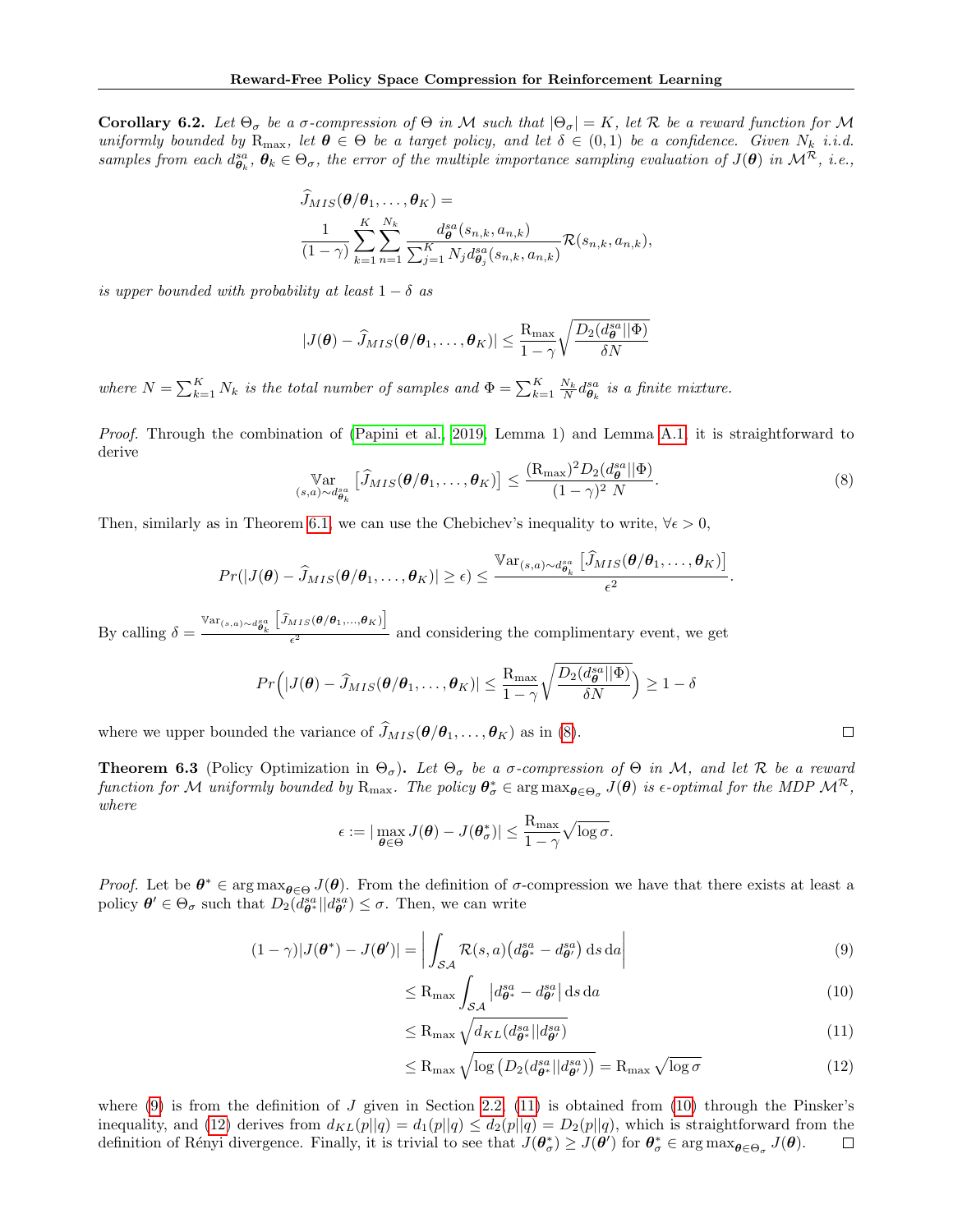**Theorem 6.4** (Off-Policy Optimization in Θ). Let  $\Theta_{\sigma}$  be a  $\sigma$ -compression of  $\Theta$  in M such that  $|\Theta_{\sigma}| = K$ , let R be a reward function for M uniformly bounded by  $R_{\text{max}}$ , and let  $\delta \in (0,1)$  be a confidence. Given  $N_k$  samples from each  $d^{sa}_{\bm{\theta}_k},\,\bm{\theta}_k\in\Theta_\sigma,$  we can recover an  $\epsilon$ -optimal policy for  $\mathcal{M^R}$  as

$$
\left(\begin{array}{cc} \n\end{array}\right) \in \operatorname*{arg\,max}_{\theta_k \in \Theta_{\sigma}, \theta \in \Theta: D_2(d_{\theta}^{sa} || d_{\theta_k}^{sa})
$$
\n
$$
\frac{1}{(1 - \gamma)N_k} \sum_{n=1}^{N_k} w_{\theta/\theta_k}(s_n, a_n) \mathcal{R}(s_n, a_n),\tag{7}
$$

such that with probability at least  $1 - \delta$ 

$$
\epsilon := \big|\max_{\boldsymbol{\theta} \in \Theta} J(\boldsymbol{\theta}) - J(\boldsymbol{\theta}_{IS}^*)\big| \leq \frac{R_{\max}}{1 - \gamma} \sqrt{2\sigma/N_k\delta}.
$$

*Proof.* Thanks to the definition of  $\sigma$ -compression and the guarantee provided by Theorem [6.1,](#page-5-5) from the collected samples we have that there exists  $\theta_k \in \Theta_{\sigma}$  such that

$$
\widehat{J}_{IS}(\boldsymbol{\theta}/\boldsymbol{\theta}_k)-\frac{\mathrm{R}_{\max}}{1-\gamma}\sqrt{\frac{2\sigma}{N_k\delta}}\leq J(\boldsymbol{\theta})\leq \widehat{J}_{IS}(\boldsymbol{\theta}/\boldsymbol{\theta}_k)+\frac{\mathrm{R}_{\max}}{1-\gamma}\sqrt{\frac{2\sigma}{N_k\delta}}
$$

holds  $\forall \theta \in \Theta$  with probability at least  $1 - \delta/2$ . Then, let  $\theta_{IS}^*$  be a policy obtained as in [\(7\)](#page-6-3), and let  $\theta^* \in$  $\arg \max_{\theta \in \Theta} J(\theta)$ . We consider the event in which  $J(\theta_{IS}^*)$  falls below its lower confidence bound and  $J(\theta^*)$ exceeds its upper confidence bound. It is easy to see that this event happens with probability at most  $\delta$ , whereas the complimentary event guarantees that

$$
|J(\boldsymbol{\theta}^*) - J(\boldsymbol{\theta}_{IS}^*)| \leq \frac{\mathrm{R}_{\mathrm{max}}}{1 - \gamma} \sqrt{\frac{2\sigma}{N_k \delta}}.
$$

### B Optimization Problems

#### <span id="page-14-0"></span>B.1 Quadratic Program Formulation of [\(5\)](#page-5-6)

The optimization problem in [\(5\)](#page-5-6) can be formulated into a quadratically constrained quadratic program as

maximize  
\n
$$
z \leq \mathbb{R}, \omega \in \mathbb{R}^{S,A}
$$
\nsubject to  
\n
$$
z - \int_{\mathcal{SA}} \frac{(\omega(s, a))^2}{d_{\theta_k}^{sa}(s, a)} ds da \leq 0, \qquad \forall k \in [K]
$$
\n
$$
\int_{\mathcal{A}} \omega(s, a) da = (1 - \gamma)\mu(s) + \gamma \int_{\mathcal{SA}} \omega(s', a') P(s|s', a') ds' da', \qquad \forall s \in \mathcal{S}
$$
\n
$$
\omega(s, a) \geq 0, \qquad \forall s \in \mathcal{S}, \forall a \in \mathcal{A}.
$$

#### <span id="page-14-1"></span>B.2 Linear Program Formulation of [\(6\)](#page-5-2)

The optimization problem in [\(6\)](#page-5-2) can be formulated into a linear program as

maximize  
\n
$$
z \in \mathbb{R}, \omega \in \mathbb{R}^{SA}
$$
\nsubject to  
\n
$$
z - \int_{\mathcal{SA}} \frac{\omega(s, a)}{d_{\theta_k^s}^a(s, a)} ds da \le 0, \quad \forall k \in [K]
$$
\n
$$
\int_{\mathcal{A}} \omega(s, a) da = (1 - \gamma)\mu(s) + \gamma \int_{\mathcal{SA}} \omega(s', a') P(s|s', a') ds' da', \quad \forall s \in \mathcal{S}
$$
\n
$$
\omega(s, a) \ge 0, \quad \forall s \in \mathcal{S}, \forall a \in \mathcal{A}.
$$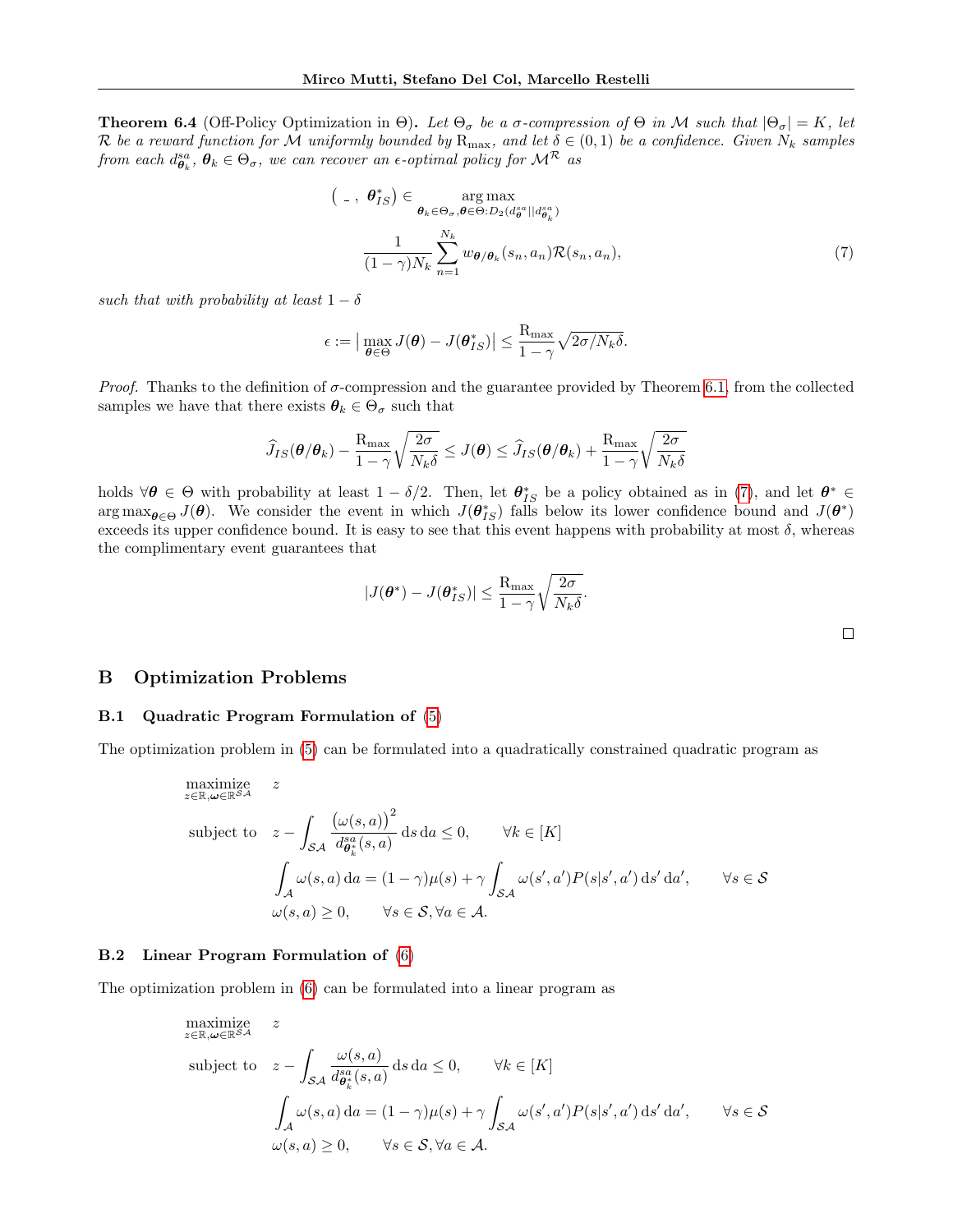<span id="page-15-1"></span>

Figure 2: (a) Illustration of the River Swim CMP. (b, c, d) Heatmap visualization of the policies in the σ-compression  $θ_k ∈ Θσ$  for the River Swim domain. The background color and the label denote the state probability, the green arrows represent the policy in the state.

## <span id="page-15-0"></span>C Further Details on the Numerical Validation

In Section [7.1,](#page-7-0) we commented the results of PSCA in the River Swim domain. For the sake of clarity, here we report an illustration of the River Swim CMP (Figure [2a\)](#page-15-1), heatmap visualizations of the policies in the  $\sigma$ -compression obtained by PSCA (Figure [2b-2d\)](#page-15-1), and the set of parameters we employed ( $\sigma = 10, \alpha = 0.005, \beta =$ 0.1). We further report the results of an additional policy space compression experiment in a Gridworld domain  $(|\mathcal{S}| = 9, |\mathcal{A}| = 4)$ . In this setting, we considered  $\sigma = 40, \alpha = 0.005, \beta = 0.1$ , and the resulting  $\sigma$ -compression is composed of  $K = 4$  policies (a visualization is provided in Figure [3a-3d\)](#page-16-0).

In Section [7.2,](#page-7-1) we reported a set of policy evaluation experiments in the River Swim domain. Especially, we considered an IS off-policy evaluation setting, in which we take a batch of samples with each policy  $\theta_k \in \Theta_{\sigma}$ , or with a uniform policy  $\theta_{\mathcal{U}}$ , or with the target policy itself  $\theta$ . For every policy, the batch is composed of  $N = 100000$  samples, and it is obtained by drawing 5000 trajectories of 20 steps. Similarly, we considered a MIS off-policy evaluation setting, in which we take a batch of samples with the  $\sigma$ -compression  $\Theta_{\sigma}$ , or a set of three random policies  $\Theta_3$ . In both the cases, the batch is composed of  $N = 300000$  samples  $(N_k = 100000$  for each policy in the space), obtained by drawing 15000 trajectories of 20 steps.

In Section [7.3,](#page-8-0) we reported a policy optimization experiment in the River Swim domain. To run this experiment, we implemented the action-based formulation of the OPTIMIST algorithm [\(Papini et al., 2019,](#page-9-3) Algorithm 1). For each seed, we run the algorithm for 100 iterations, in each iteration we collect  $N = 1000$  samples, which are obtained from 50 trajectories of 20 steps. The value of the importance weights truncation  $M$  and the confidence schedule  $\delta_t$  are taken from the theoretical analysis in [\(Papini et al., 2019\)](#page-9-3).